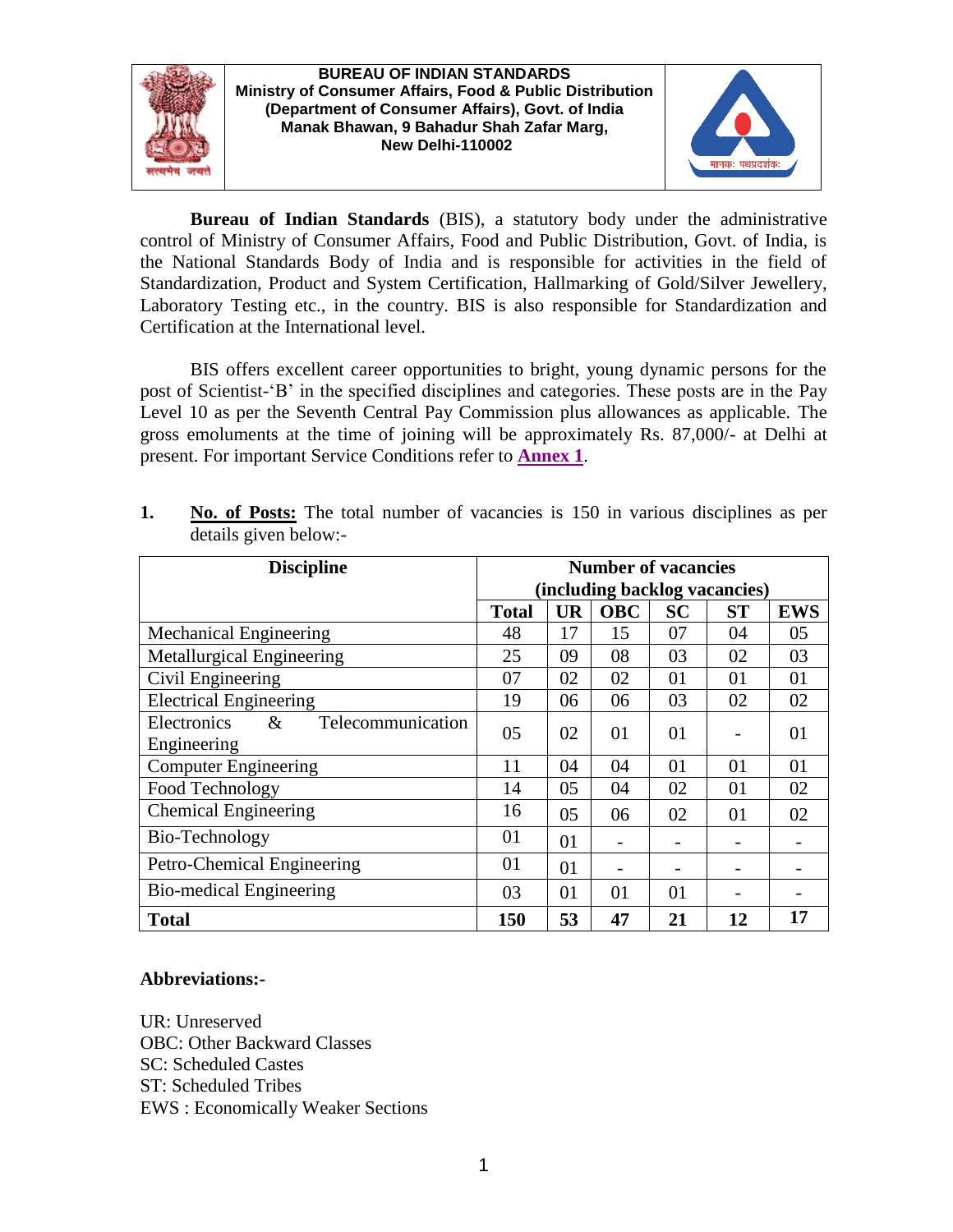# **2. Reservation for Persons with Benchmark Disabilities**:

From among the number of vacancies mentioned at para 1, Eleven vacancies (including backlog vacancies) shall be reserved horizontally, as follows, for Persons with Benchmark Disabilities:

| <b>Type of Disabilities</b>                                       | <b>Number of Vacancies</b> |
|-------------------------------------------------------------------|----------------------------|
| Blindness and low vision                                          | 03                         |
| Deaf and hard of hearing                                          | 05                         |
| Locomotor disability including cerebral palsy, leprosy cured,     | 02                         |
| dwarfism, acid attack victims and muscular dystrophy              |                            |
| Autism, intellectual disability, specific learning disability and | 01                         |
| mental illness                                                    |                            |
| Multiple disabilities from amongst persons under above clauses    |                            |
| including deaf-blindness                                          |                            |

## **For further details regarding all reservations refer to [Annex 2.](#page-6-0)**

# **3. ESSENTIAL QUALIFICATIONS**:

| <b>Discipline</b>                | Required<br><b>Essential</b>       | <b>Corresponding GATE Paper</b> |  |  |  |
|----------------------------------|------------------------------------|---------------------------------|--|--|--|
|                                  | Qualification                      | and its Code                    |  |  |  |
| Mechanical Engineering           | Bachelor's<br>1)<br>Degree<br>in   | Mechanical Engineering (ME)     |  |  |  |
| <b>Metallurgical Engineering</b> | Engineering or Technology or       | Metallurgical<br>Engineering    |  |  |  |
|                                  | equivalent with not less than      | (MT)                            |  |  |  |
| Civil Engineering                | 60% marks in aggregate (50%        | Civil Engineering (CE)          |  |  |  |
| <b>Electrical Engineering</b>    | for SC/ST candidates).             | Electrical Engineering (EE)     |  |  |  |
| Electronics &                    |                                    | Electronics & Communication     |  |  |  |
| Telecommunication                | Having valid<br><b>GATE</b><br>2)  | Engineering (EC)                |  |  |  |
| Engineering                      | (Graduate Aptitude Test in         |                                 |  |  |  |
| <b>Computer Engineering</b>      | Engineering)<br>of<br>score        | Science<br>Computer<br>$\&$     |  |  |  |
|                                  | 2018/2019/2020. The GATE           | Information Technology (CS)     |  |  |  |
| Food Technology                  | score must be valid as on          | Food Technology (XE-G or        |  |  |  |
|                                  | <b>31.03.2020</b> (closing date of | $XL-U$                          |  |  |  |
| <b>Chemical Engineering</b>      | application).                      | Chemical Engineering (CH)       |  |  |  |
| Biotechnology                    |                                    | Biotechnology (BT)              |  |  |  |
| Petro-Chemical Engineering       |                                    | Petroleum Engineering (PE)      |  |  |  |
| <b>Bio-medical Engineering</b>   |                                    | Bio-medical Engineering (BM)    |  |  |  |

# **For important information relating to Essential Qualification refer to [Annex](#page-8-0) 3.**

**4. AGE LIMIT**: The maximum age limit of candidates is **30 years** of age as on **31st March 2020.**

Relaxation in upper age limit for SC/ST/OBC/ Persons with Benchmark Disabilities/Ex-Servicemen shall be as notified by Central Government, from time to time.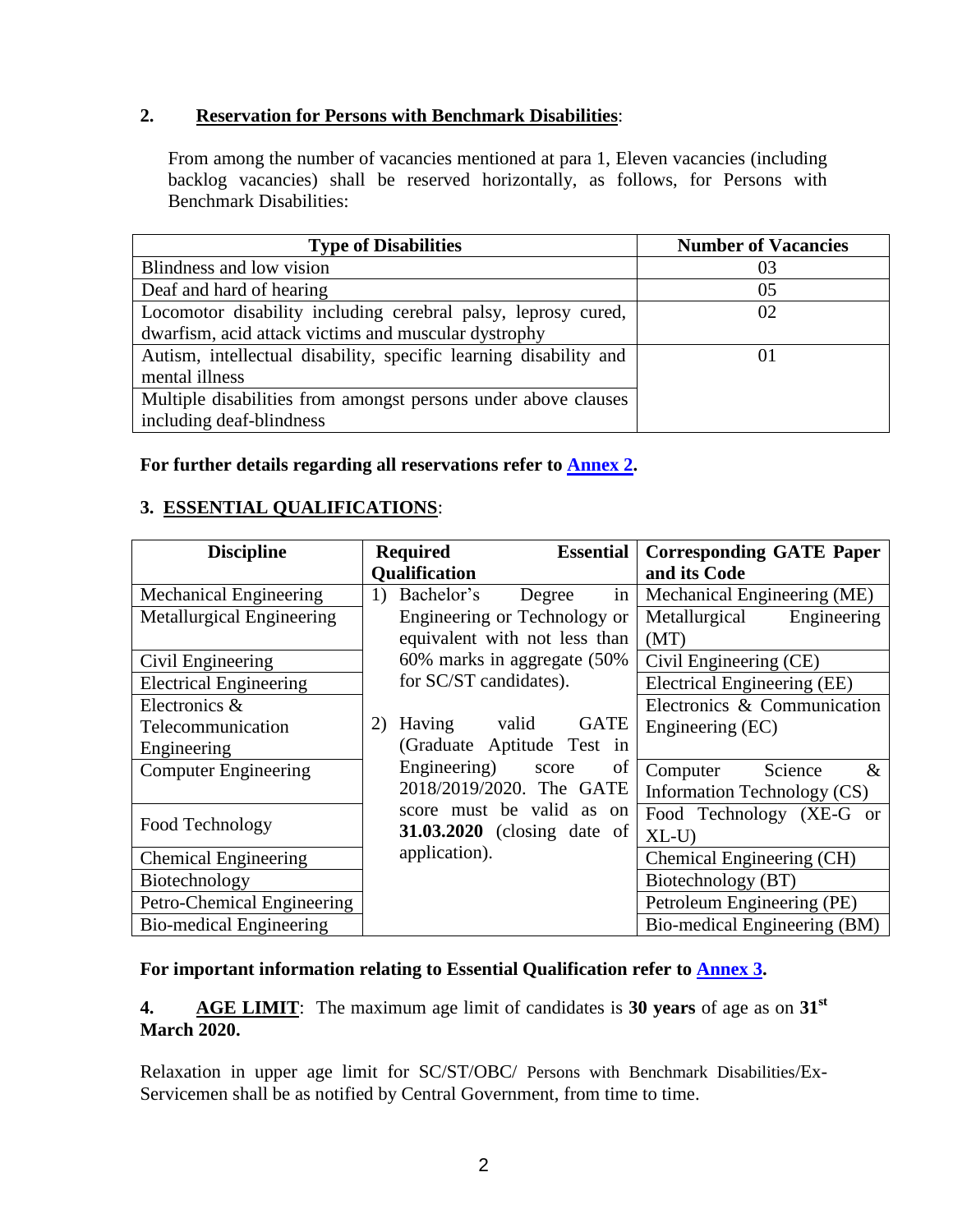The Relaxation in upper age limit for SC/ST candidates shall be 5 years; for OBC candidates shall be 3 years; for Persons with Benchmark Disabilities (UR) candidates shall be 10 years; for Persons with Benchmark Disabilities (SC/ST) candidates shall be 15 years; for Persons with Benchmark Disabilities (OBC) candidates shall be 13 years. The upper age limit for Departmental candidates serving in BIS and meeting requisite essential qualifications is 50 years.

### **Age relaxation for Ex-Servicemen**

(i) upto a maximum of three years (eight years for SC/ST) in the case of Defence Services Personnel disabled in operations during hostilities with any foreign country or in a disturbed area and released as a consequence thereof;

(ii) upto a maximum of five years in the case of Ex-servicemen including Commissioned Officers and ECOs/SSCOs who have rendered at least five years Military Service as on 31.03.2020 and have been released;

(a) on completion of assignment (including those whose assignment is due to be completed within one year) otherwise than by way of dismissal or discharge on account of misconduct or inefficiency, or

(b) on account of physical disability attributable to Military Service, or

(c) on invalidment.

(iii) upto a maximum of five years in the case of ECOs/SSCOs who have completed an initial period of assignment of five years Military Service as on 31.03.2020 and whose assignment has been extended beyond five years and in whose case the Ministry of Defence issues a certificate that they can apply for civil employment and that they will be released on three months' notice on selection from the date of receipt of offer of appointment.

Note I: The term Ex-Servicemen will apply to the persons who are defined as exservicemen in the Ex-Servicemen (Re-employment in Civil Services and Posts) Rules, 1979, as amended from time to time.

Note II: The age concession under para (ii)  $\&$  (iii) above will not be admissible to Ex-Servicemen and Commissioned Officers including ECOs/SSCOs who are released on own request.

NOTE III: Candidates seeking age relaxation will be required to submit copies of necessary certificate(s) at the time of Online Application, Interview and at any subsequent stage of the recruitment process as required by BIS.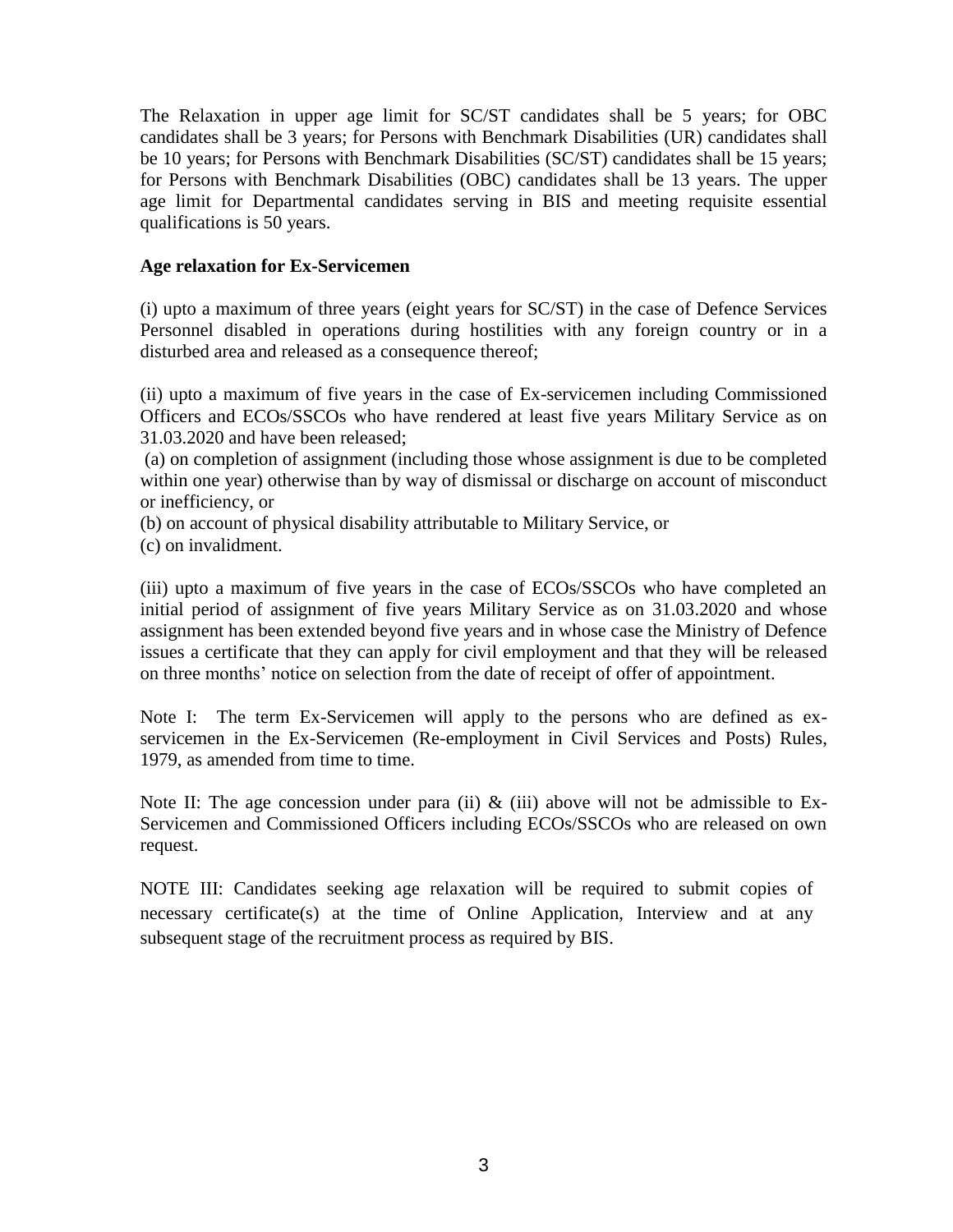**5. SELECTION PROCEDURE:** The selection methodology will comprise of following stages:–

- a) **Short-listing based on GATE 2018, GATE 2019, GATE 2020 Score:** The shortlisting of candidates for Personal Interview will be based on the valid score of GATE 2018, GATE 2019 or GATE 2020, as may be applicable. Short-listing of candidates for Personal Interview will be done in order of merit of valid GATE Scores. **In case of tie, with two or more candidates having same GATE score, then the seniority in the merit will be decided based on following criteria**:
	- **(i)** Candidate having higher Percentile will be given seniority in merit. Percentile will be calculated by following formula:

Percentile = (Number of Candidates appeared in concerned GATE paper– All India Rank of Candidate in the concerned GATE paper)/ Number of Candidates appeared in concerned GATE paper.

- **(ii)** In case of further tie in Percentile, seniority in merit will be based on age of candidates, with candidate having earlier date of birth (i.e. elder in age) given higher seniority.
- b) **Personal Interview:** Only the shortlisted candidates will be called for Personal Interview at New Delhi. Number of candidates to be called for interview will not be higher than 4 times the number of vacancies in the concerned discipline & category. The candidates will be allowed to take part in the Personal Interview process only after successful completion of the Document Verification process. The date, time and venue of interview will be intimated by e-mail. The same will also be hosted on our website: www.bis.gov.in.
- c) **Final merit list:** Candidates shall be selected discipline wise on the basis of merit as determined by the aggregate marks obtained by giving eighty-five percent (85%) weightage to GATE Score and fifteen percent (15%) weightage to the marks obtained in interview.

**6. HOW TO APPLY:** Candidates are required to apply On-Line from **02.03.2020 to 31.03.2020** through BIS website [www.bis.gov.in.](http://www.bis.gov.in/) No other means/mode of submission of applications will be accepted under any circumstances. For further details refer to **[Annex 4.](#page-11-0)**

**7. PAYMENT OF APPLICATION FEE:** The Application Fee [Payable from **02.03.2020 to 31.03.2020** (only through Online payment mode) both dates inclusive] is Rs. 100/- and is Non-Refundable. No fee is required to be paid by SC/ST/ Ex-Serviceman/ Person with benchmark disability/Women Candidates. Bank Transaction charges, if any, for Online Payment of application fees/ intimation charges will have to be borne by the candidate.

**8. IMPORTANT INSTRUCTIONS:** Refer **[Annex 5](#page-15-0)** for details.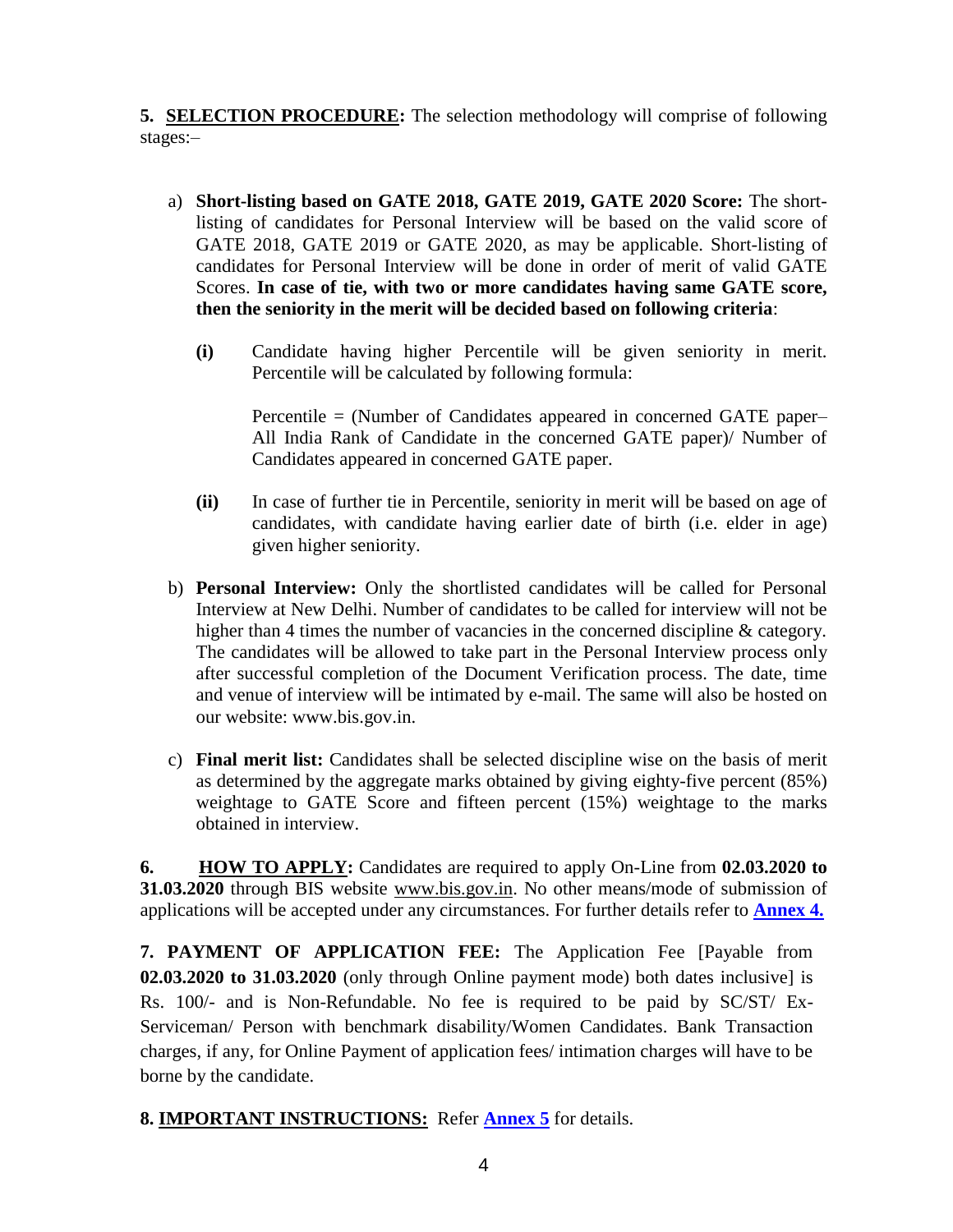**9. ANNOUNCEMENTS:** All further announcements/ details pertaining to this process will only be published/ provided on BIS website **[www.bis.gov.in](http://www.bis.gov.in/)** from time to time. Candidates are advised to regularly keep in touch with the authorized BIS website [www.bis.gov.in](http://www.bis.gov.in/) for details and updates.

**Head (HRD)**

New Delhi Date: 29.02.2020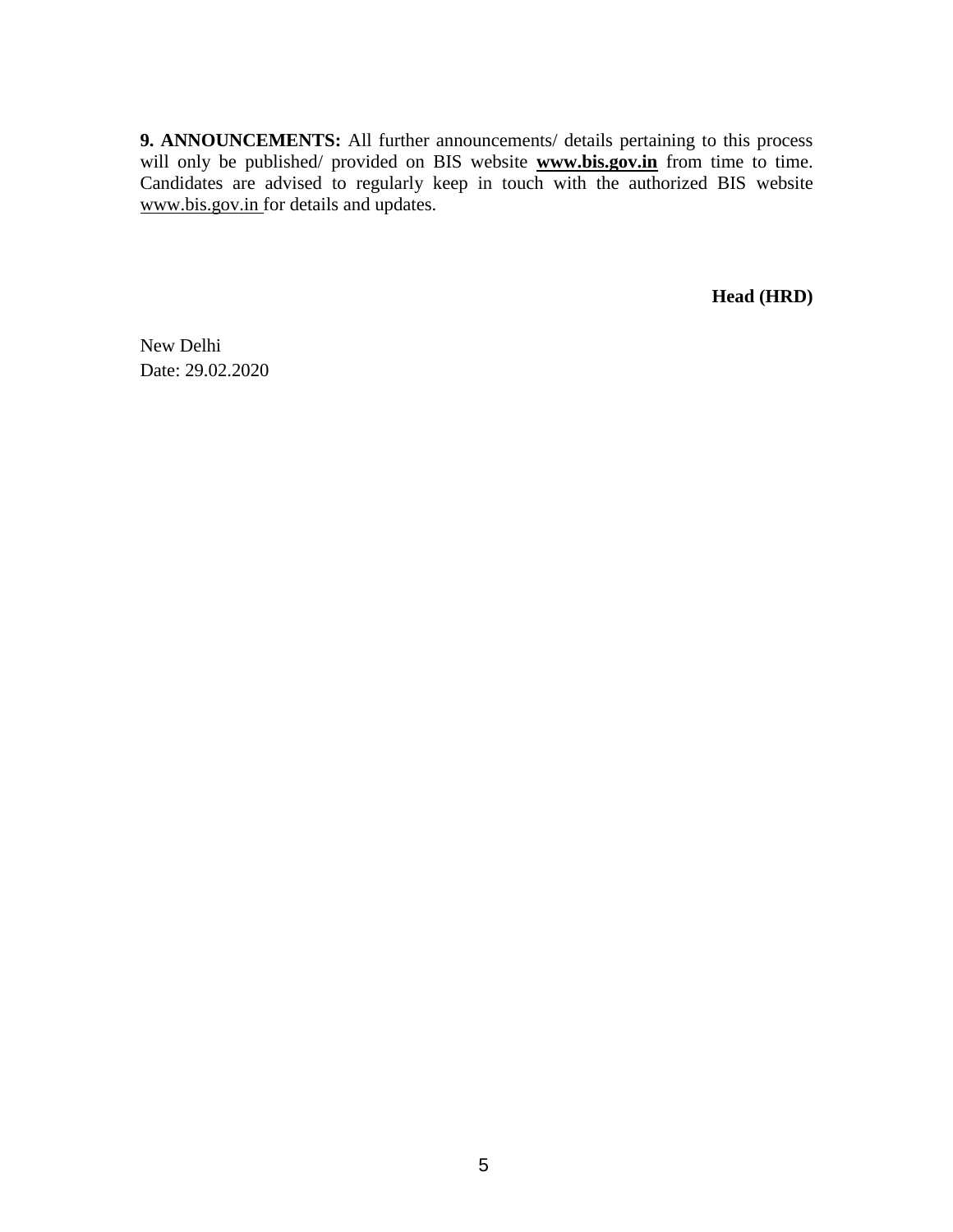#### **ANNEX 1**

### **IMPORTANT SERVICE CONDITIONS**

- <span id="page-5-0"></span>(i) **SURETY BOND:** A candidate, on appointment to the post of Scientist- B, shall furnish a surety bond in the form specified by the Bureau, for serving the Bureau for a minimum period of three years. If he/she decides to leave the service either by resignation or absence from service without permission earlier than three years from the date of employment, he/she shall be required to reimburse the Bureau six months' emoluments at the rate last drawn by him unless he/she has worked for a shorter period in which case he/she shall be required to reimburse the full amount drawn by him/her.
- (ii) **PROBATION:** 2 Years.
- (iii)**SERVICE BENEFITS:** Leave/LTC/Medical benefits are admissible including Leave encashment for 15 days in a year as per BIS guidelines/Central government rules.
- (iv) **POSTING:** Anywhere in India.
- (v) **CAREER PROSPECTS:** Scientific Cadre Officers of this Organization are presently covered under the 'Modified Flexible Complementing Scheme' as applicable to various Scientific Organizations with promotions based on performance and assessment or as applicable from time to time. For further details please refer Bureau of Indian Standards (Recruitment to Scientific Cadre) Regulations, 2019.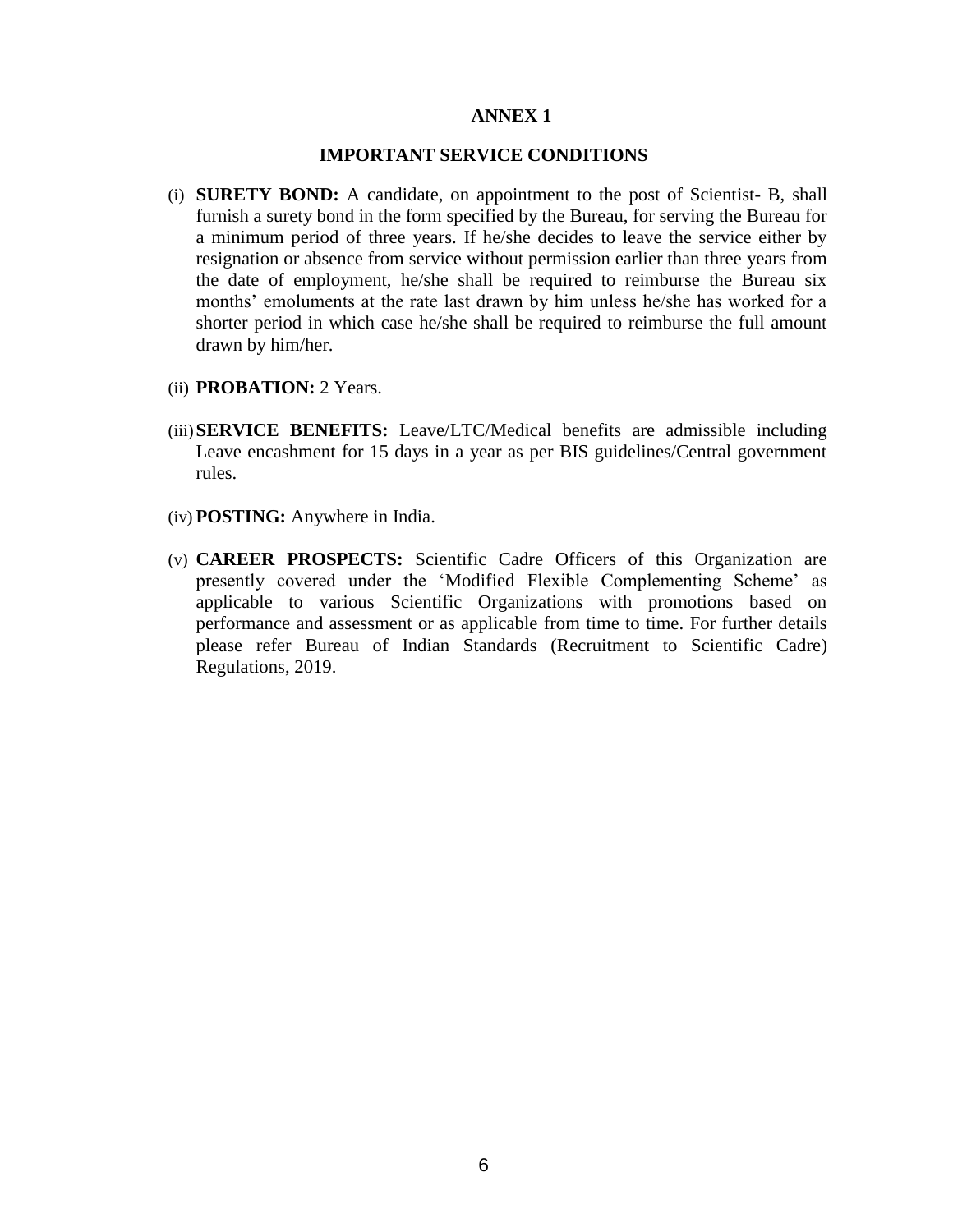## **ANNEX 2**

## **GENERAL INSTRUCTIONS REGARDING RESERVATION**

<span id="page-6-0"></span>**A) Definition of Persons with Benchmark Disabilities:** The "person with benchmark disability" means a person with not less than forty per cent of a specified disability where specified disability has not been defined in measurable terms and includes a person with disability where specified disability has been defined in measurable terms, as certified by the certifying authority.

B) Accordingly, candidates with the following disabilities are eligible to apply:

- (i) Blindness and low vision
- (ii) Deaf and hard of hearing
- (iii) Locomotor disability including cerebral palsy, leprosy cured, dwarfism, acid attack victims and muscular dystrophy
- (iv) Autism, intellectual disability, specific learning disability and mental illness
- (v) Multiple disabilities from amongst persons under clauses (i) to (iv) above including deaf-blindness

C) Candidates claiming such benefits should produce certificate, in original, by the Competent Authority issued on or before the last date of online submission of application in the prescribed format in support of their claim at the time of Interview/at any stage of the process.

D) Persons with Benchmark Disabilities may have to work in any Regional Office/ Branch Office as per requirement.

E) **Economically Weaker Sections (EWS)**: The reservation and applicable criteria for Economically Weaker Sections (EWS) shall be as per Office Memorandum No. 36039/1/2019-Estt (Res) dated 31.01.2019 of Department of Personnel and Training, Government of India.

# F) **The Competent Authority for the issue of the certificate to Scheduled Castes (SC) / Scheduled Tribes (ST) / Other Backward Classes (OBC)/ Economically Weaker Sections (EWS) is as under (as notified by Government of India from time to time):**

i) District Magistrate / Additional District Magistrate / Collector / Deputy Commissioner / Additional Deputy Commissioner / Deputy Collector / First Class Stipendiary Magistrate / Sub-Divisional Magistrate (not below of the rank of First Class Stipendiary Magistrate) / Taluka Magistrate / Executive Magistrate / Extra Assistant Commissioner

(ii) Chief Presidency Magistrate/ Additional Chief Presidency Magistrate/ Presidency Magistrate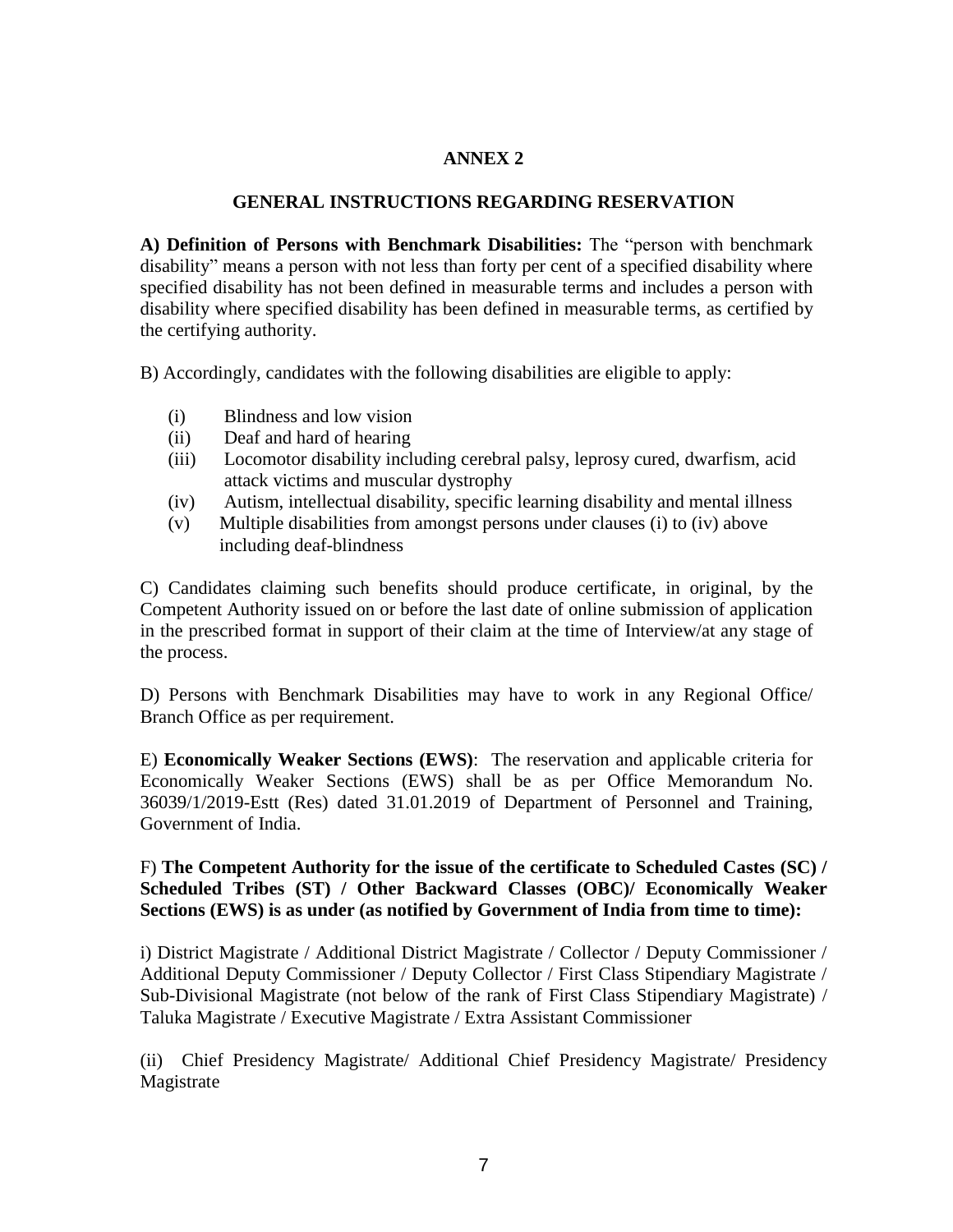(iii) Revenue Officer not below the rank of Tahsildar

(iv) Sub-divisional officer of the Area where the candidate and or his family normally resides.

The format of certificate to be produced by a Candidate belonging to scheduled caste or Scheduled tribe in support of his / her claim shall be as per **FORM A** and the format of certificate to be produced by a Candidate belonging to Other Backward Classes in support of his / her claim shall be as per **FORM B** and the declaration as per **FORM C**. The format of certificate to be produced by a Candidate belonging to Economically Weaker Sections shall be as per **FORM D.** The candidates belonging to these categories are required to upload the scanned copy of certificate, strictly in these formats only, at time of online application and also produce the original copy of certificates, strictly in these formats only, at the time of interview.

**G) The Competent Authority for the issue of the certificate to Persons with Benchmark Disabilities (as notified by Government of India from time to time):** The authorized certifying authority would be in accordance with "The Rights of Person with Disabilities Rules, 2017":

(i) a medical authority or any other notified competent authority to issue such a certificate in the district of residence of the applicant as mentioned in the proof of residence in the application; or

(ii) the concerned medical authority in a government hospital where he may be undergoing or may have undergone treatment in connection with his disability:

The format of certificate of disability will be as per applicable Form (s) appended to "The Rights of Person with Disabilities Rules, 2017".

H) The candidates belonging to any of the above mentioned categories are required to upload the scanned copy of certificate, strictly in the specified formats only, at time of online application and also produce the original copy of certificates at the time of interview.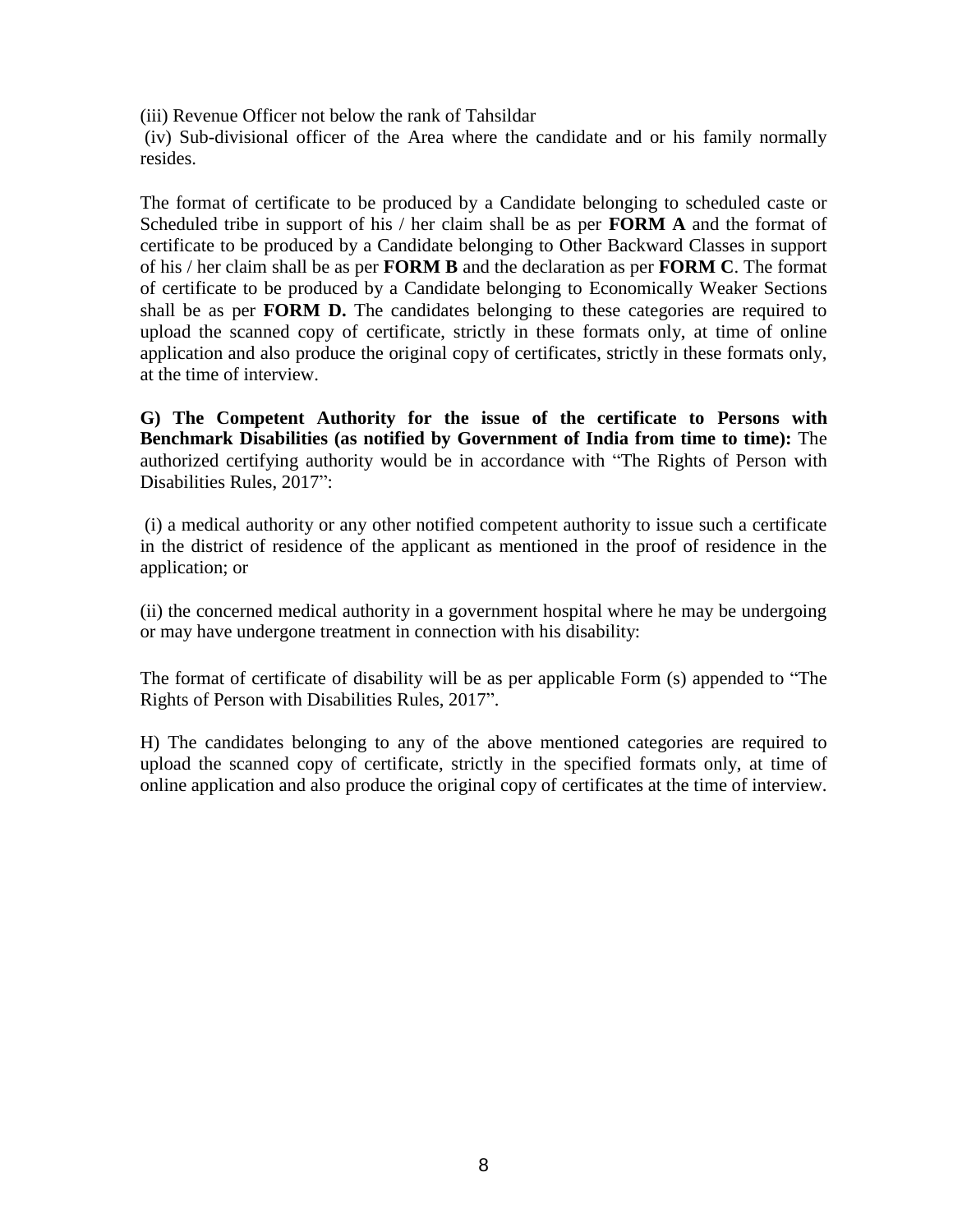## **ANNEX 3**

# <span id="page-8-0"></span>**GENERAL INSTRUCTIONS REGARDING ESSENTIAL QUALIFICATIONS**

a) The details relating to corresponding GATE Paper and guidelines regarding Essential Qualification of Bachelor's Degree in Engineering or Technology or equivalent are given below:

| Discipline in which              | <b>Corresponding</b><br><b>GATE</b> | <b>Guidelines relating to Essential Qualification</b>                                                                                                                                |
|----------------------------------|-------------------------------------|--------------------------------------------------------------------------------------------------------------------------------------------------------------------------------------|
| vacancy is advertised            | <b>Paper and its Code</b>           |                                                                                                                                                                                      |
| <b>Mechanical Engineering</b>    | Mechanical<br>Engineering<br>(ME)   | The Essential Qualification Degree must be in<br>"Mechanical" Engineering.                                                                                                           |
|                                  |                                     | In case, of dual specialization/ qualification,<br>"Mechanical" Engineering/Technology must be<br>appearing as major specialization in the Degree of<br>essential qualification.     |
| <b>Metallurgical Engineering</b> | Metallurgical Engineering<br>(MT)   | The Essential Qualification Degree must be in<br>"Metallurgical" Engineering.                                                                                                        |
|                                  |                                     | In case, of dual specialization/ qualification,<br>"Metallurgical" Engineering/Technology must be<br>appearing as major specialization in the Degree of<br>essential qualification.  |
| Civil Engineering                | Civil Engineering (CE)              | The Essential Qualification Degree must be in<br>"Civil" Engineering/Technology.                                                                                                     |
|                                  |                                     | In case, of dual specialization/ qualification,<br>"Civil"<br>Engineering/Technology<br>must<br>be<br>appearing as major specialization in the Degree of<br>essential qualification. |
| <b>Electrical Engineering</b>    | Electrical<br>Engineering<br>(EE)   | The Essential Qualification Degree must be in<br>"Electrical" Engineering/Technology.                                                                                                |
|                                  |                                     | In case, of dual specialization/ qualification,<br>"Electrical" Engineering/Technology must be<br>appearing as major specialization in the Degree of<br>essential qualification.     |
| Electronics                      | Electronics<br>$\&$                 | The Essential Qualification Degree in either                                                                                                                                         |
| &Telecommunication               | Communication                       | Engineering/Technology<br>"Electronics"<br>or                                                                                                                                        |
| Engineering                      | Engineering (EC)                    | "Telecommunication" Engineering/Technology or                                                                                                                                        |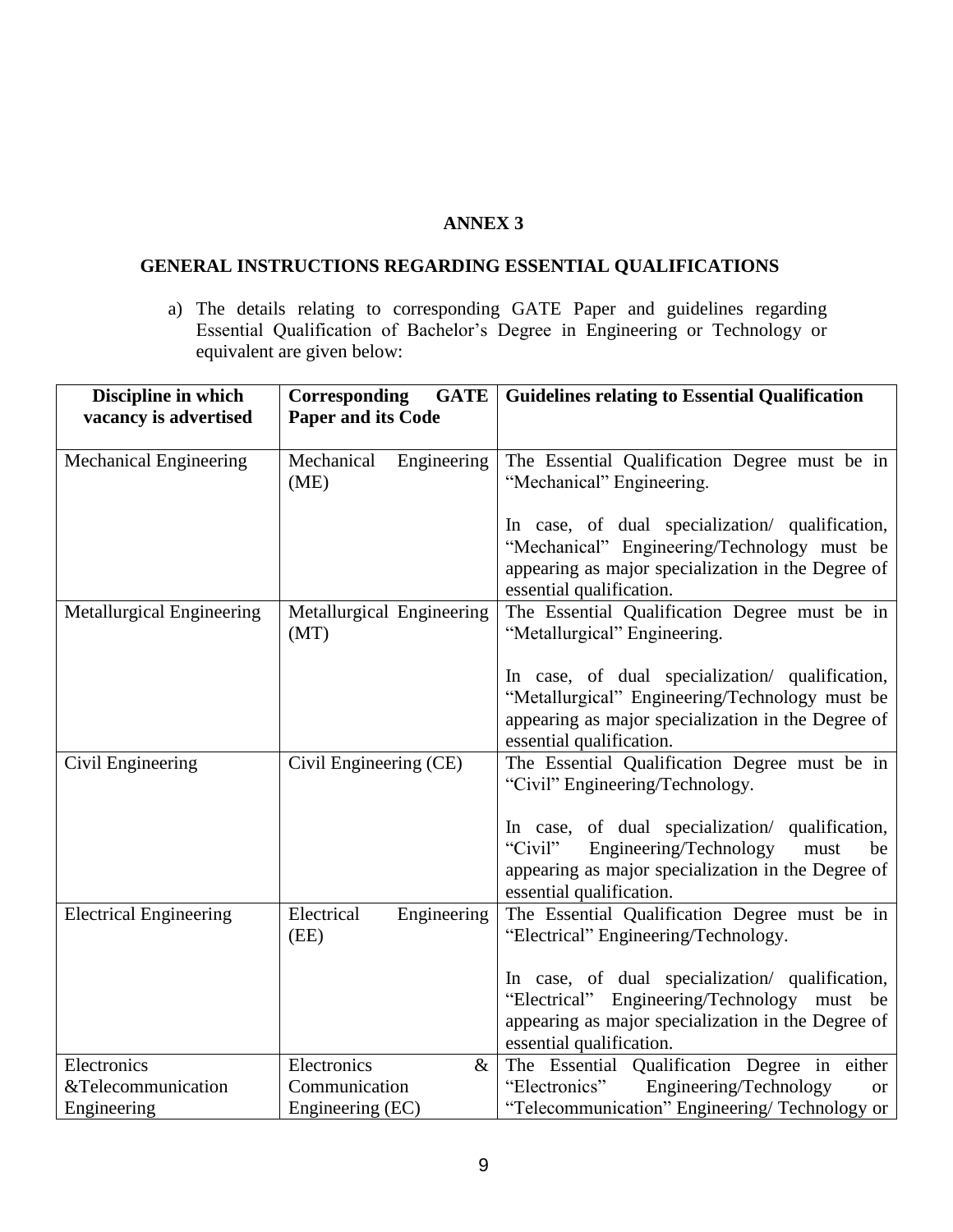|                                |                                                                  | "Electronics & Telecommunications"<br>both<br>Engineering/Technologyis acceptable.                                                                                                                                           |
|--------------------------------|------------------------------------------------------------------|------------------------------------------------------------------------------------------------------------------------------------------------------------------------------------------------------------------------------|
|                                |                                                                  | In case, of dual specialization/ qualification,<br>"Telecommunication"<br>"Electronics"<br><sub>or</sub><br>Engineering/Technology must be appearing as<br>major specialization in the Degree of essential<br>qualification. |
| <b>Computer Engineering</b>    | Science<br>Computer<br>$\&$<br>Information<br>Technology<br>(CS) | The Essential Qualification Degree must be in<br>"Computer" Engineering/Technology.                                                                                                                                          |
|                                |                                                                  | In case, of dual specialization/ qualification,<br>"Computer" Engineering/Technology must be<br>appearing as major specialization in the Degree of<br>essential qualification.                                               |
|                                | Food Technology (Either<br>XE-G or XL-U)                         | The Essential Qualification Degree must be in<br>"Food Technology".                                                                                                                                                          |
| Food Technology                |                                                                  | In case, of dual specialization/qualification, "Food<br>Technology" must be appearing as major<br>specialization in the Degree of essential<br>qualification.                                                                |
| <b>Chemical Engineering</b>    | Chemical<br>Engineering<br>(CH)                                  | The Essential Qualification Degree must be in<br>"Chemical" Engineering/Technology.                                                                                                                                          |
|                                |                                                                  | In case, of dual specialization/ qualification,<br>"Chemical" Engineering/Technology must be<br>appearing as major specialization in the Degree of<br>essential qualification.                                               |
| Biotechnology                  | Biotechnology (BT)                                               | The Essential Qualification Degree must be in<br>"Biotechnology".                                                                                                                                                            |
|                                |                                                                  | In case, of dual specialization/ qualification,<br>"Biotechnology" must be appearing as major<br>the Degree of essential<br>specialization in<br>qualification.                                                              |
| Petro-Chemical<br>Engineering  | Petroleum<br>Engineering<br>(PE)                                 | The Essential Qualification Degree must be in<br>"Petro-Chemical" Engineering/Technology.                                                                                                                                    |
|                                |                                                                  | In case, of dual specialization/ qualification,<br>"Petro-Chemical" Engineering/Technology must<br>be appearing as major specialization in the Degree<br>of essential qualification.                                         |
| <b>Bio-medical Engineering</b> | Bio-medical Engineering<br>(BM)                                  | The Degree of Essential Qualification must be in<br>"Bio-medical" Engineering/Technology.                                                                                                                                    |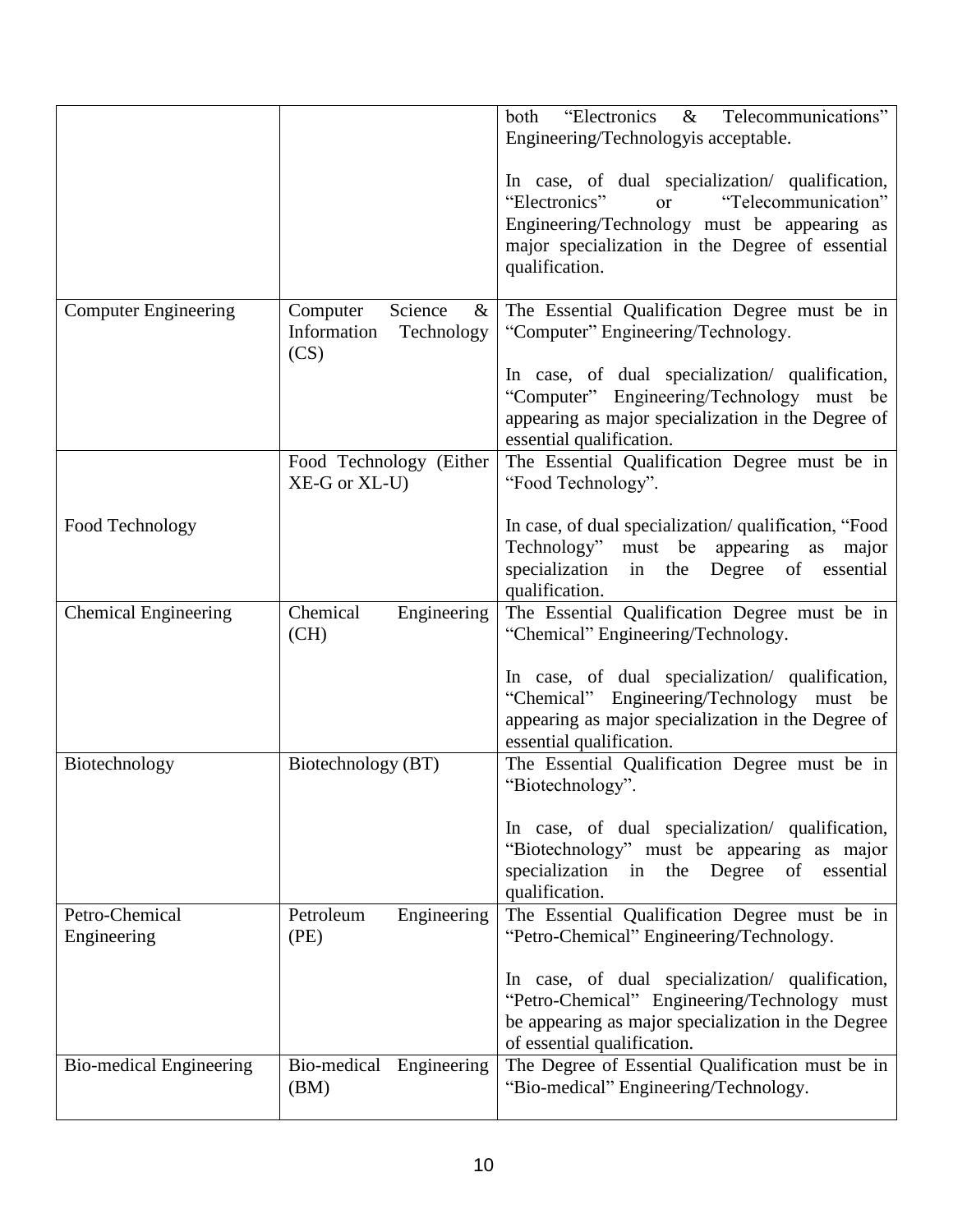| In case, of dual specialization/qualification, "Bio- |
|------------------------------------------------------|
| medical" Engineering/Technology must be              |
| appearing as major specialization in the Degree of   |
| essential qualification.                             |

- b) In case the candidate has obtained grades in the final Bachelor's Degree in Engineering or Technology or Equivalent, their grades when converted to percentage should be equal or more than the required percentage [i.e. 60% marks in aggregate (50% for SC/ST candidates)].
- c) Candidate should indicate the percentage obtained in Graduation calculated to the nearest two decimals in the online application. Where CGPA / OGPA/ CPI is awarded, the same should be converted into percentage and indicated in online application. **In such cases, it shall be the responsibility of the candidate to produce conversion formula to percentage duly issued by concerned University/ Institute at the time of Interview, failing which the candidature is liable to be rejected.**
- d) **Calculation of Percentage:** The percentage marks shall be arrived at by dividing the marks obtained by the candidate in all the subjects in all semester(s)/year(s) by aggregate maximum marks in all the subjects irrespective of honours / optional / additional optional subject, if any. This will be applicable for those Universities also where Class / Grade is decided on basis of Honours marks only. The fraction of percentage so arrived will be ignored i.e. 59.99% will be treated as less than 60% and 49.99% will be treated as less than 50%.
- e) Departmental candidates serving in BIS who fulfill the eligibility criteria will not require separate permission and can apply directly.
- f) All the educational qualifications should be from University/ Institution/ Board recognized by Govt. of India/ approved by Govt. Regulatory Bodies and the result should have been declared on or before **31.03.2020** (closing date of application). The date of passing the examination which is reckoned for eligibility will be the date of passing appearing on the marksheet/ Provisional certificate.
- g) **Multiple applications will be summarily rejected**.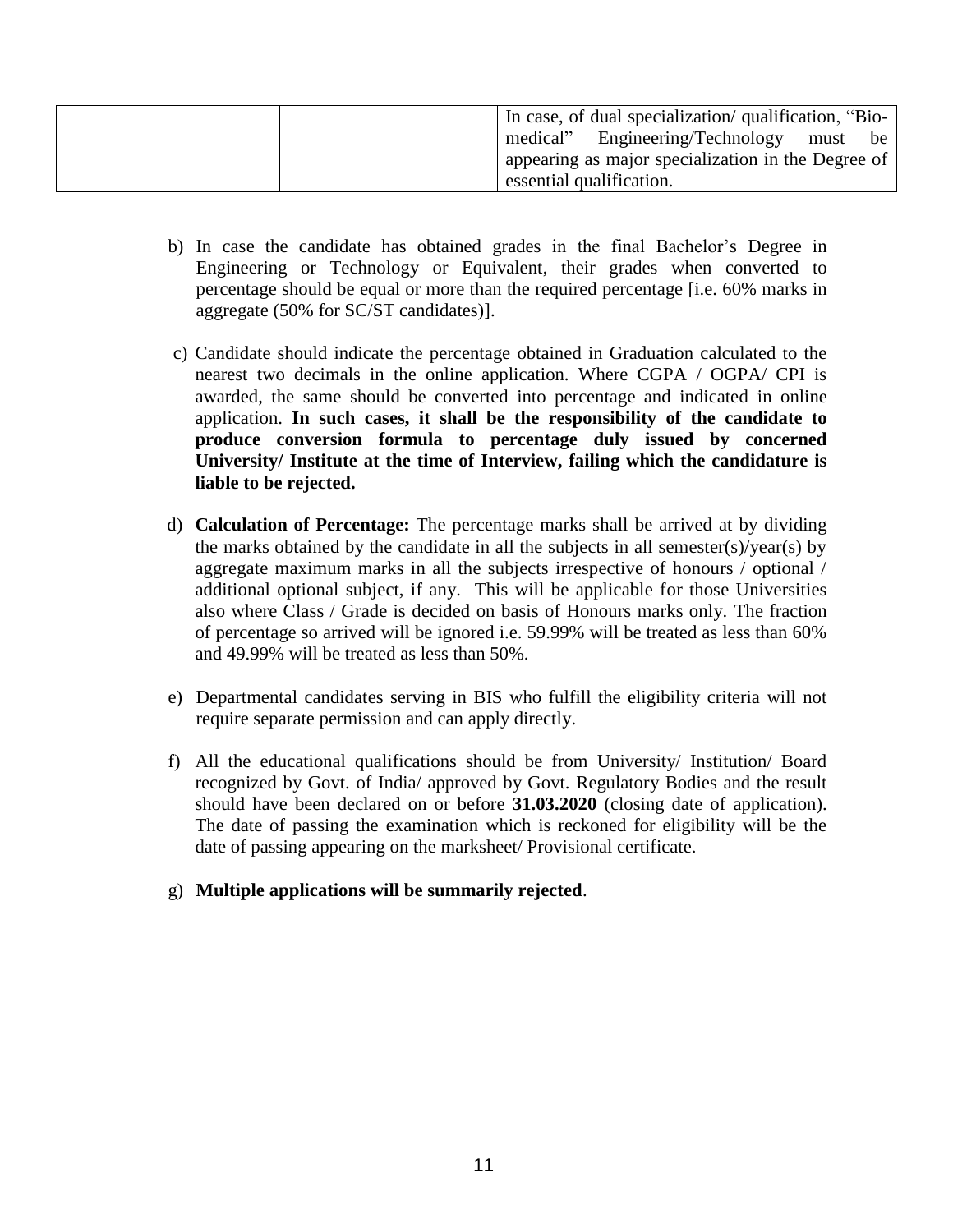### **Annex 4**

# **HOW TO APPLY**

## <span id="page-11-0"></span>**DETAILED GUIDELINES/PROCEDURES FOR**

### **A. APPLICATION REGISTRATION**

- **B. SCAN AND UPLOAD DOCUMENTS/ CERTIFICATES/ GATE SCORE CARD/ SIGNATURE /PHOTO**
- **C. PAYMENT OF FEE**

Candidates can apply online only from 0900 hr on 02.03.2020 to 2359 hr on 31.03.2020. No other mode of application will be accepted.

## **IMPORTANT POINTS TO BE NOTED BEFORE REGISTRATION**

Before applying online, candidates should:

- i. Scan their photograph and signature ensuring that both the photograph and signature adhere to the required specifications.
- ii. Scan the following certificates/ documents: Date of Birth Certificate, GATE Scorecard, Identity Proof, Degree and Marksheet of Essential Qualification, Degree & Marksheet of Higher/ Additional Qualifications (if any), Category Certificate (if applicable).
- iii. Have a valid personal email ID and mobile no., which should be kept active till the completion of this Recruitment Process. BIS will send Interview call letters etc. through the registered e-mail ID.
- iv. The Application Fee [0900 hrs on 02.03.2020 to 2359 hrs on 31.03.2020] (only through Online payment mode) both dates inclusive] is Rs. 100/- and is Non-Refundable. No fees is required to be paid by SC/ST/ Ex-Serviceman/ Person with Benchmark Disability/Women Candidates.

Bank Transaction charges for Online Payment of application fees/intimation charges will have to be borne by the candidate.

- **A. Application Procedure** (Read all Instructions Carefully)
	- 1. Candidates are required to go to the BISwebsite [www.bis.gov.in](http://www.bis.gov.in/) and click on the option "**APPLY ONLINE**" which will open a new screen.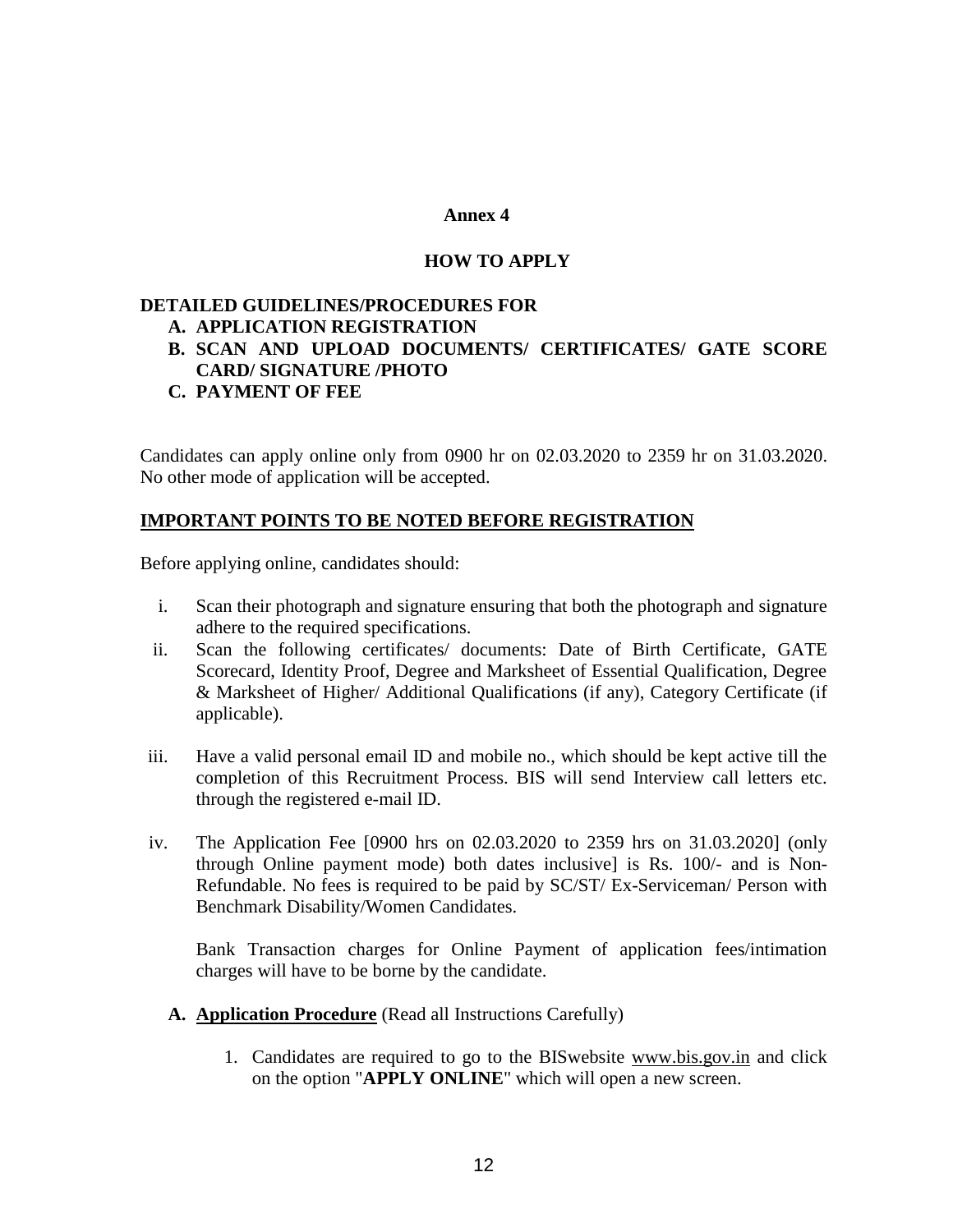- 2. To register application, choose the tab " **Register (New Candidate)**" and enter Name, Contact details and Email-id etc. An Application Number will be generated by the system and displayed on the screen. Candidate should note down the Application Number. An Email & SMS indicating the Application Number will also be sent.
- 3. All details in the application form should be filled carefully by the candidate.
- 4. In case the candidate is unable to complete the application form in one go, he / she can save the data already entered by choosing "SAVE AND CONTINUE" tab.
- 5. The Name of the candidate and his /her Father/ Mother etc. should be spelt correctly in the application as it appears in the Certificates/ Identity proof/ Mark sheets. Any change/alteration found may lead to disqualification of the candidature.
- 6. Candidates can proceed to fill other details of the Application Form.
- 7. Candidates can proceed to upload Photo, Signature, Date of Birth Document, GATE Scorecard, Identity Proof, Degree and Marksheet of Essential Qualification, Degree & Marksheet of Higher/ Additional Qualifications (if any), Category Certificate (if applicable).
- 8. One of the following documents/ IDs is acceptable for identity verification of candidate: Aadhar Card/ Passport/ PAN Card/ Driving License/ Voter's Card/ Bank Passbook with Photograph/ Valid University or College Identity Card/ Employee Identity Card of Government or Public Sector Organization.
- 9. Click on the Preview Tab to preview and verify the entire application form before final submission.
- 10. Modify details, if required, and **FINAL SUBMIT** Only after verifying and ensuring that the photograph, signature uploaded and other details filled by you are correct.
- 11. Candidates are advised to carefully fill and verify the details filled in the online application themselves as no change will be possible/ entertained after the final submission.

## **B. GUIDELINES FOR SCANNING & UPLOAD OF PHOTOGRAPH, SIGNATURE & DOCUMENTS**

### **PHOTOGRAPH IMAGE:**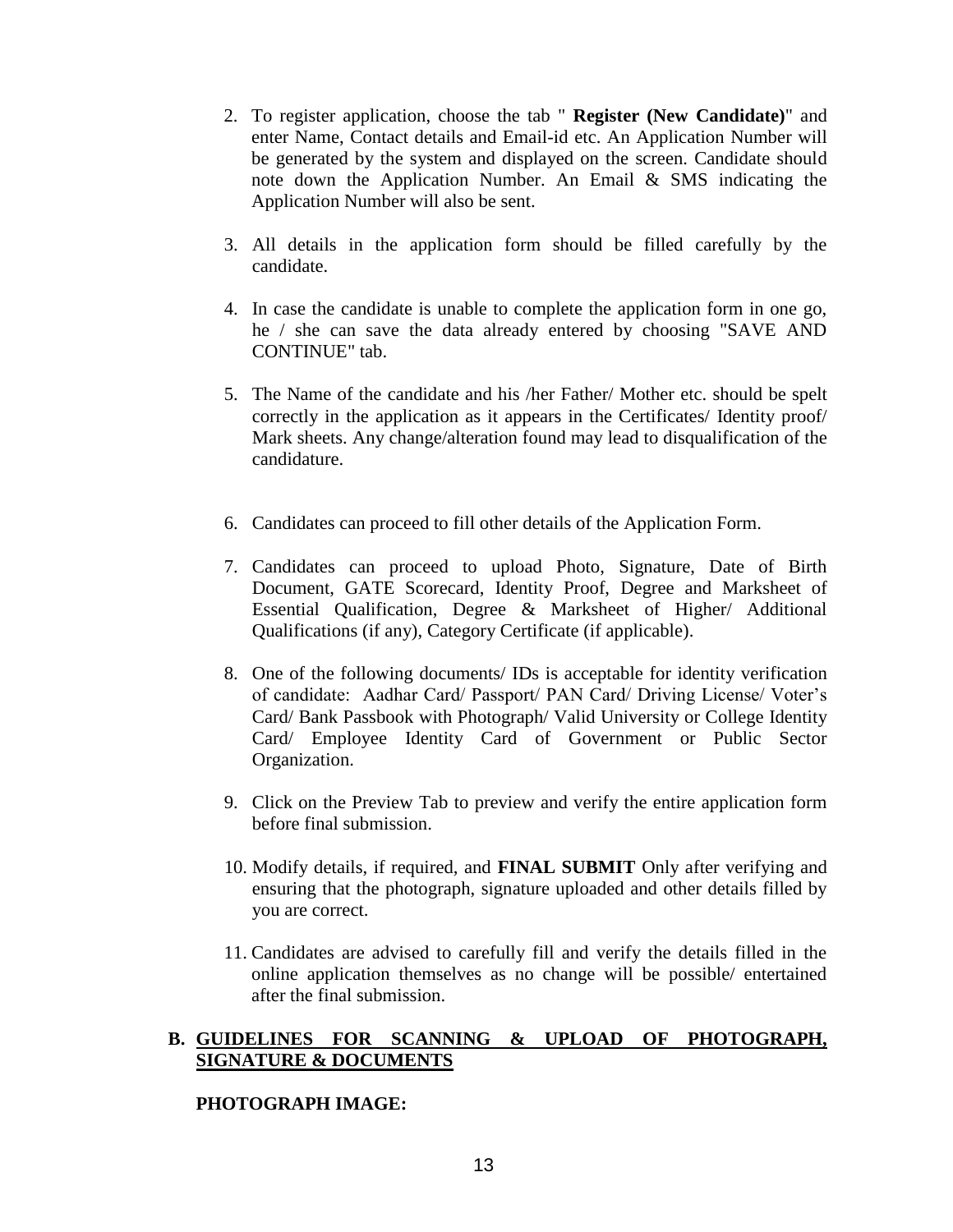- a. Photograph must be a recent passport size colour picture.
- b. The picture should be in colour, against a light-coloured, preferably white, background.
- c. Look straight at the camera with a relaxed face.
- d. If the picture is taken on a sunny day, have the sun behind you, or place yourself in the shade, so that you are not squinting and there are no harsh shadows.
- e. If you have to use flash, ensure there's no "red-eye".
- f. If you wear glasses make sure that there are no reflections and your eyes can be clearly seen.
- g. Caps, hats and dark glasses are not acceptable. Religious headwear is allowed but it must not cover your face.
- h. Ensure that the size of the scanned image is not more than 200KB.
- i. If the photo is not uploaded at the place of Photo Candidate him/herself will be responsible for the same.
- j. Candidate must ensure that Photo to be uploaded is of required size and the face should be clearly visible.

### **SIGNATURE IMAGE:**

- a. The applicant has to sign on white paper with Black Ink pen.
- b. The signature must be signed only by the applicant and not by any other person.
- c. The Applicant's signature on attendance sheet at the time of the interview should match the uploaded signature. In case of mismatch, the candidate may be disqualified.
- d. Ensure that the size of the scanned image is not more than 200KB.
- e. Candidates should ensure that the signature image uploaded is clearly visible.

#### **OTHER DOCUMENTS**

- a. Ensure that the size of the scanned image is not more than 1 MB.
- b. Candidates should ensure that the document(s) uploaded are clearly visible.

#### **Procedure for Uploading the Photograph, Signature& Documents**

- a. There will be separate links for uploading Photograph, Signature, Date of Birth Certificate, GATE Scorecard, Essential Qualification Degree/ Provisional Certificate & consolidated marksheet, Higher/ Additional qualification Degree/ Provisional Certificate & consolidated marksheet (if any), Category Certificate (if applicable) and Identity Proof.
- b. Click on the respective link "Upload ".
- c. Browse & Select the location where the Scanned Photo/ Signature/Document file has been saved.
- d. Select the file by clicking on it.
- e. Click the 'Upload' button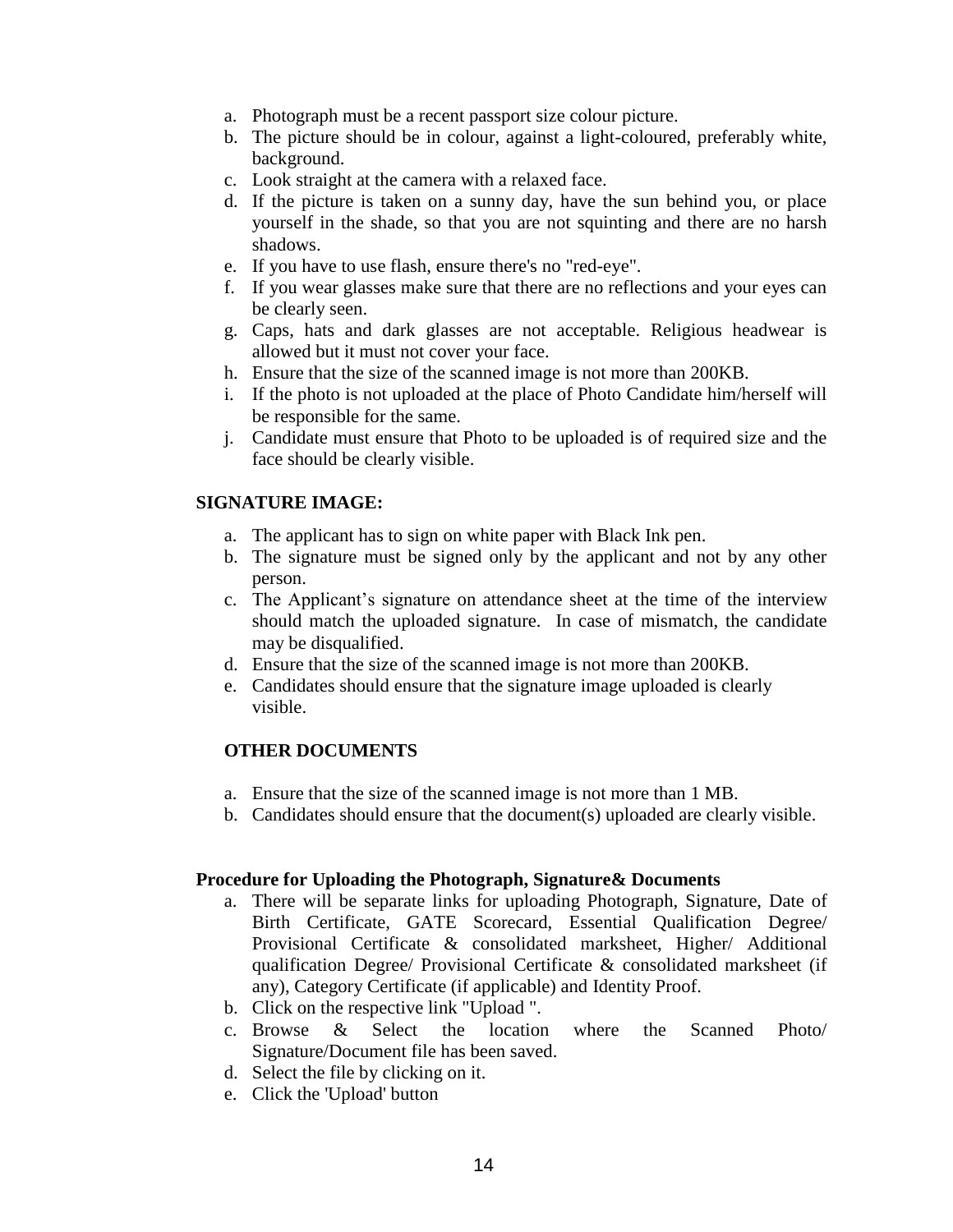## C. **PAYMENT OF FEE**

### **ONLINE MODE**

- 1. The application form is integrated with the payment gateway and the payment process can be completed by following the instructions.
- 2. The payment can be made by using Debit Cards, Credit Cards and Internet Banking.
- 3. After submitting your payment information in the online application form, PLEASE WAIT FOR THE INTIMATION FROM THE SERVER. DO NOT PRESS BACK OR REFRESH BUTTON IN ORDER TO AVOID DOUBLE CHARGE.
- 4. On successful completion of the transaction, an e-Receipt will be generated.
- 5. Non-generation of 'E-Receipt' indicates PAYMENT FAILURE. On failure of payment, Candidates are advised to login again using their Provisional Registration Number and Password and repeat the process of payment.
- 6. Candidates are required to take **a printout of the e-Receipt** and online Application Form containing fee details. **Please note that if the same cannot be generated, online transaction may not have been successful**.
- 7. For Credit Card users: All charges are listed in Indian Rupee. If you use a non-Indian credit card, your bank will convert to your local currency based on prevailing exchange rates.
- 8. To ensure the security of your data, please close the browser window once your transaction is completed.

IN CASE ANY OF THE DOCUMENTS UPLOADED INCLUDING PHOTOGRAPH & SIGNATURE IS UNCLEAR, THE APPLICATION MAY BE REJECTED.

CANDIDATE SHOULD ALSO ENSURE THAT PHOTO IS UPLOADED AT THE PLACE OF PHOTO, SIGNATURE AT THE PLACE OF SIGNATURE AND ALL DOCUMENTS AT THEIR RESPECTIVE PLACES AS APPEARING IN APPLICATION. IF PHOTO/ SIGNATURE/ GATE SCORECARD/ EDUCTIONAL CERTIFICATES/ DATE OF BIRTH CERTIFICATE/ IDENTITY PROOF IS NOT UPLOADED PROPERLY, CANDIDATATURE IS LIABLE TO BE CANCELLED.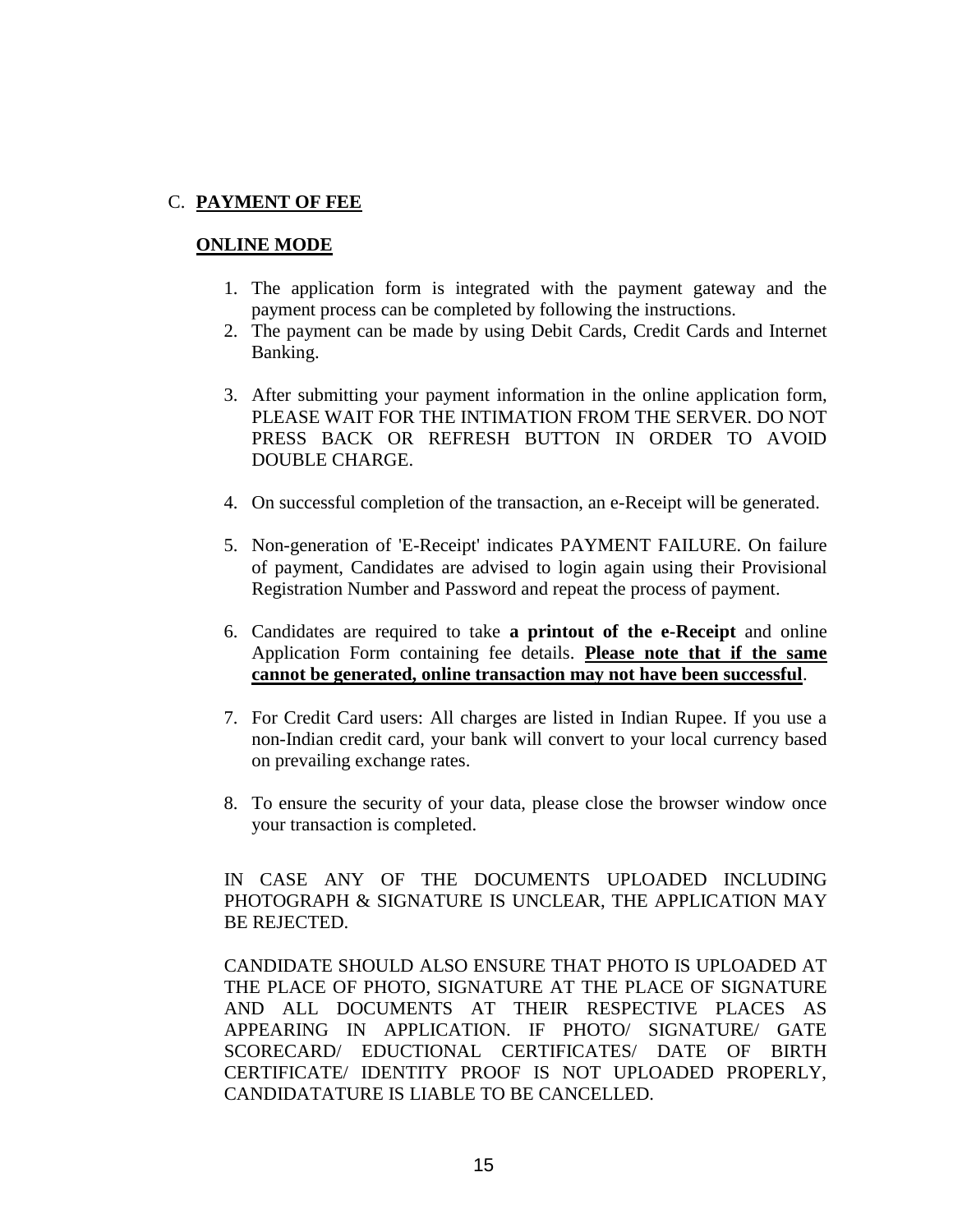### **Annex 5**

## **OTHER IMPORTANT INSTRUCTIONS**

- <span id="page-15-0"></span>i. The applicant must be Citizen of India.
- **ii. The candidates presently employed with Central Government / State Government / Quasi Government Offices / Public Sector Undertakings will be required to produce No Objection Certificate (NOC) from their employer at the time of interview.**
- iii. Any resulting dispute arising out of this advertisement including the recruitment process shall be subject to the sole jurisdiction of the Courts situated at Delhi.
- iv. Canvassing in any form will be a disqualification.
- v. Instances for providing incorrect information and/or process violation by a candidate detected at any stage of the selection process will lead to disqualification of the candidate from the selection process and he/she will not be allowed to appear in any recruitment process of BIS in the future. If such instances go undetected during the current selection process but are detected subsequently, such disqualification will take place with retrospective effect.
- vi. In case any dispute arises on account of interpretation of clause(s) in any version of this advertisement other than English, the English version available on BIS website shall prevail.
- vii. Outstation candidates called for interview will be paid II class to  $\&$  fro railway/ bus fare or actual expenses incurred, whichever is less, by shortest route on production of proof of travel (rail/ bus ticket). The above concession will not be admissible to candidates who are already in service in Central / State Government, Corporations, Public Undertakings / Local Government, Institutions and Panchayats.
- viii. BIS shall not be responsible for any application made/ wrong information provided by an unauthorized person / institution. Candidates are advised not to share their application details with anyone.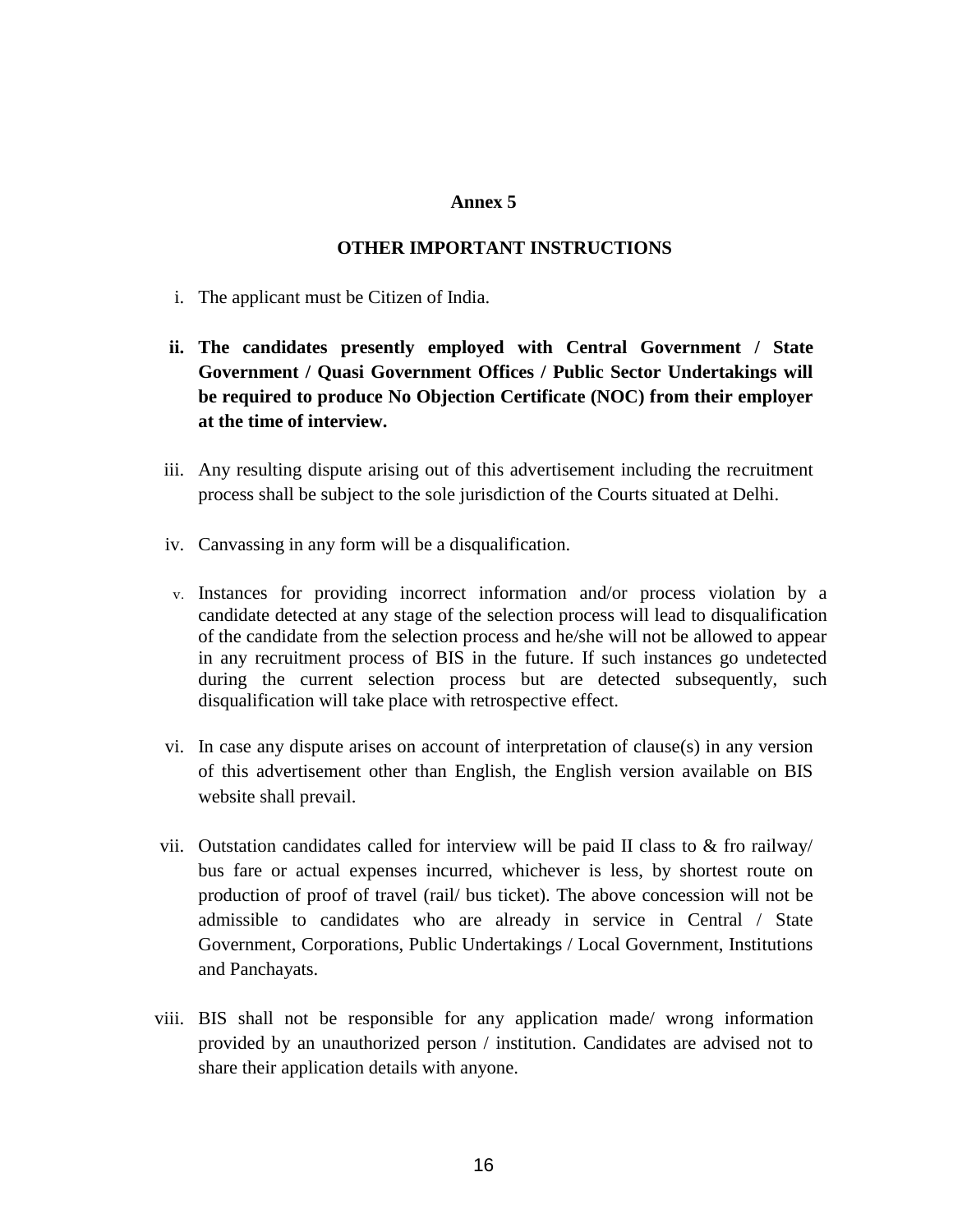- ix. Appointment of candidates is subject to his/her being declared medically fit, and also subject to service and conduct rules applicable to BIS. Decision of BIS will be final and binding on candidates.
- x. BIS reserves the right to change (cancel/ modify/add) any of the criteria, method of selection and allotment with or without assigning any reason.

#### **FORM A**

# **FORM OF CERTIFICATE TO BE PRODUCED BY A CANDIDATE BELONGING TO SCHEDULED CASTE OR SCHEDULED TRIBE IN SUPPORT OF HIS / HER CLAIM.**

1. This is to certify that  $\text{Sri} / \text{Smt} / \text{Kum}^*$ son / daughter\* of the state of village / town\* town in District / Division\* of the contract of the contract of the contract of the contract of the contract of the contract of the contract of the contract of the contract of the contract of the contract of the cont State / Union Territory\* belongs to the Caste/Tribe\* which is recognized as a Scheduled Caste/ Scheduled Tribe\* under: \* The Constitution ( Scheduled Castes) Order, 1950 ; \* The Constitution (Scheduled Tribes) Order, 1950; \* The Constitution (Scheduled Castes)(Union Territories)Orders, 1951 ; \* The Constitution (Scheduled Tribes)(Union Territories)Order, 1951; [as amended by the Scheduled Castes and Scheduled Tribes lists (Modification Order),1956; the Bombay Reorganisation Act, 1960; the Punjab Reorganisation Act 1966, the State of Himachal Pradesh Act, 1970, the North-Eastern Areas (Reorganisation)Act, 1971, the Constitution)Scheduled Castes and Scheduled Tribes Orders (Amendment) Act,1976, the State of Mizoram Act, 1986, the State of Arunachal Pradesh Act, 1986 and the Goa, Daman and Diu (Reorganization) Act, 1987 ]: \* The Constitution (Jammu and Kashmir) Scheduled Castes Order,1956 ; \* The Constitution (Andaman and Nicobar Islands) Scheduled Tribes Order, 1959 as amended by the Scheduled Castes and Scheduled Tribes Orders (Amendment) Act, 1976 ; \* The Constitution (Dadra and Nagar Haveli) Scheduled Castes Order, 1962 ; \* The Constitution (Dadra and Nagar Haveli) Scheduled Tribes Order, 1962 ; \* The Constitution (Pondicherry) Scheduled Castes Order 1964; \* The Constitution (Uttar Pradesh) Scheduled Tribes Order,1967; \* The Constitution (Goa, Daman and Diu) Scheduled Castes Order, 1968 ; \* The Constitution (Goa, Daman and Diu) Scheduled Tribes Order, 1968 ; \* The Constitution (Nagaland) Scheduled Tribes Order, 1970 ; \* The Constitution (Sikkim) Scheduled Castes Order, 1978 ; \* The Constitution (Sikkim) Scheduled Tribes Order, 1978 ; \* The Constitution (Jammu and Kashmir) Scheduled Tribes Order, 1989 ; \* The Constitution (Scheduled Castes) Orders (Amendment)Act, 1990; \* The Constitution (ST) Orders (Amendment) Ordinance, 1991 ; \* The Constitution (ST) Orders (Second Amendment) Act,1991 ; **\***The Scheduled Caste and Scheduled Tribes Orders (Amendment) Act, 2002

\* The Constitution (Scheduled Caste) Orders (Amendment) Act, 2002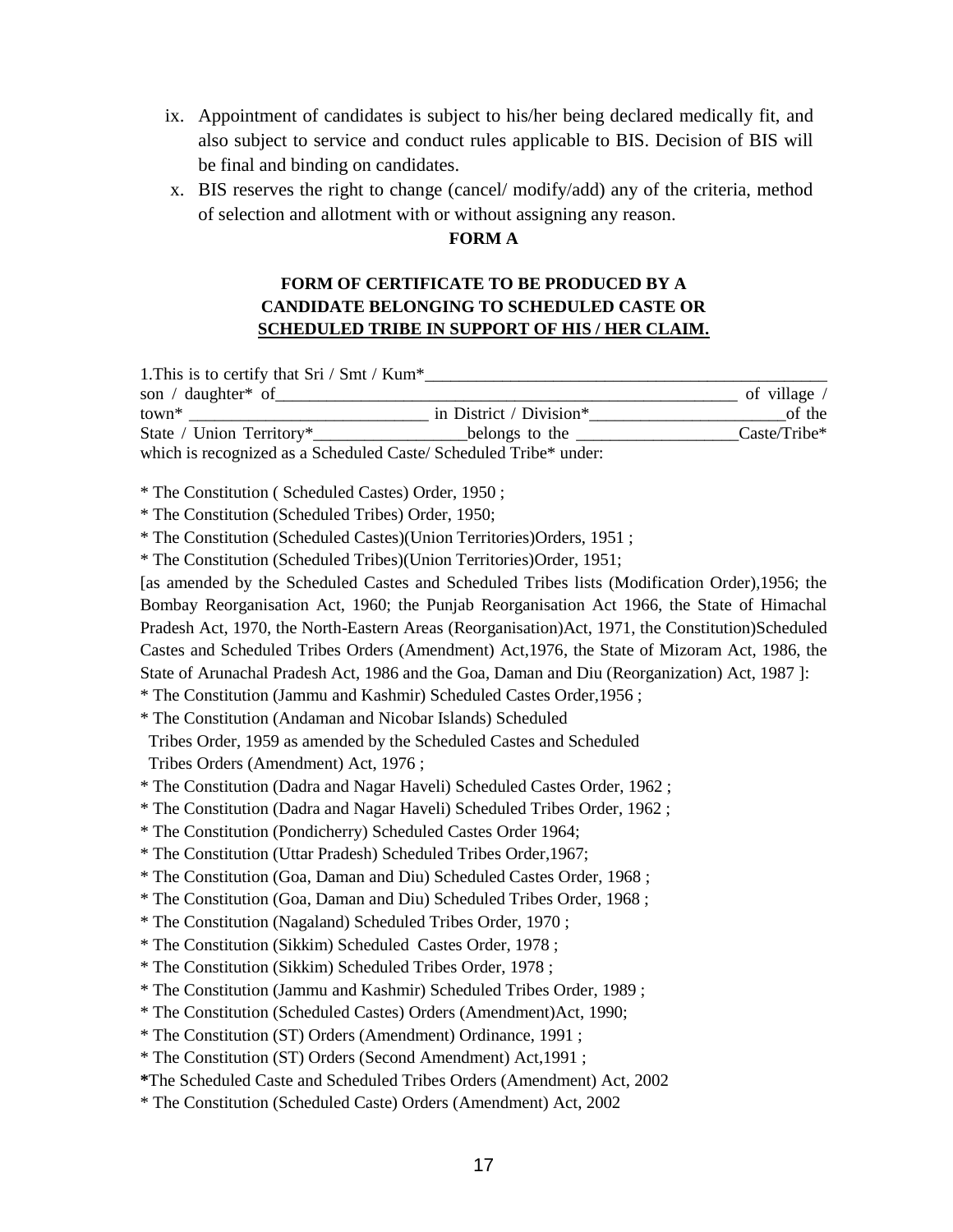**\*** The Constitution (Scheduled Caste and Scheduled Tribes) Orders (Amendment) Act, 2002

\* The Constitution (Scheduled Castes) Orders (Second Amendment) Act, 2002

# 2. Applicable in the case of Scheduled Castes / Scheduled Tribes persons, who have migrated from one State / Union Territory Administration to another.

| This certificate is issued on the basis of the Scheduled Castes / Scheduled Tribes* Certificate issued |  |                              |  |        |  |
|--------------------------------------------------------------------------------------------------------|--|------------------------------|--|--------|--|
|                                                                                                        |  |                              |  |        |  |
|                                                                                                        |  |                              |  |        |  |
|                                                                                                        |  |                              |  |        |  |
|                                                                                                        |  |                              |  |        |  |
| Caste / Tribe* which is recognized as a Scheduled Caste/Scheduled Tribe* in the State/Union            |  |                              |  |        |  |
| Territory*                                                                                             |  | issued                       |  | by the |  |
| [Name of the authority] vide their No.                                                                 |  |                              |  |        |  |
| $\begin{array}{c}\n\hline\n\end{array}$                                                                |  |                              |  |        |  |
|                                                                                                        |  |                              |  |        |  |
|                                                                                                        |  |                              |  |        |  |
| Disctict / Division* of the State / Union Territory* of ________________________                       |  |                              |  |        |  |
|                                                                                                        |  | Signature                    |  |        |  |
|                                                                                                        |  | Designation                  |  |        |  |
| Place:                                                                                                 |  | [With seal of Office]        |  |        |  |
| Date :                                                                                                 |  | <b>State/Union Territory</b> |  |        |  |

Note : The term "Ordinarily resides" used here will have the same meaning as in Section 20 of the Representation of the Peoples Act, 1950.

------------------------------------------------------------------------------------------------------------------------

-----------------\* Please delete the words which are not applicable.

# Delete the paragraph which is not applicable.

List of authorities empowered to issue Caste / Tribe Certificates:

- 1. District Magistrate / Additional District Magistrate / Collector / Deputy Commissioner / Additional Deputy Commissioner / Deputy Collector / First Class Stipendiary Magistrate / Sub-Divisional Magistrate (not below of the rank of First Class Stipendiary Magistrate) / Taluka Magistrate / Executive Magistrate / Extra Assistant Commissioner
- 2. Chief Presidency Magistrate/ Additional Chief Presidency Magistrate/ Presidency Magistrate
- 3. Revenue Officer not below the rank of Tehsildar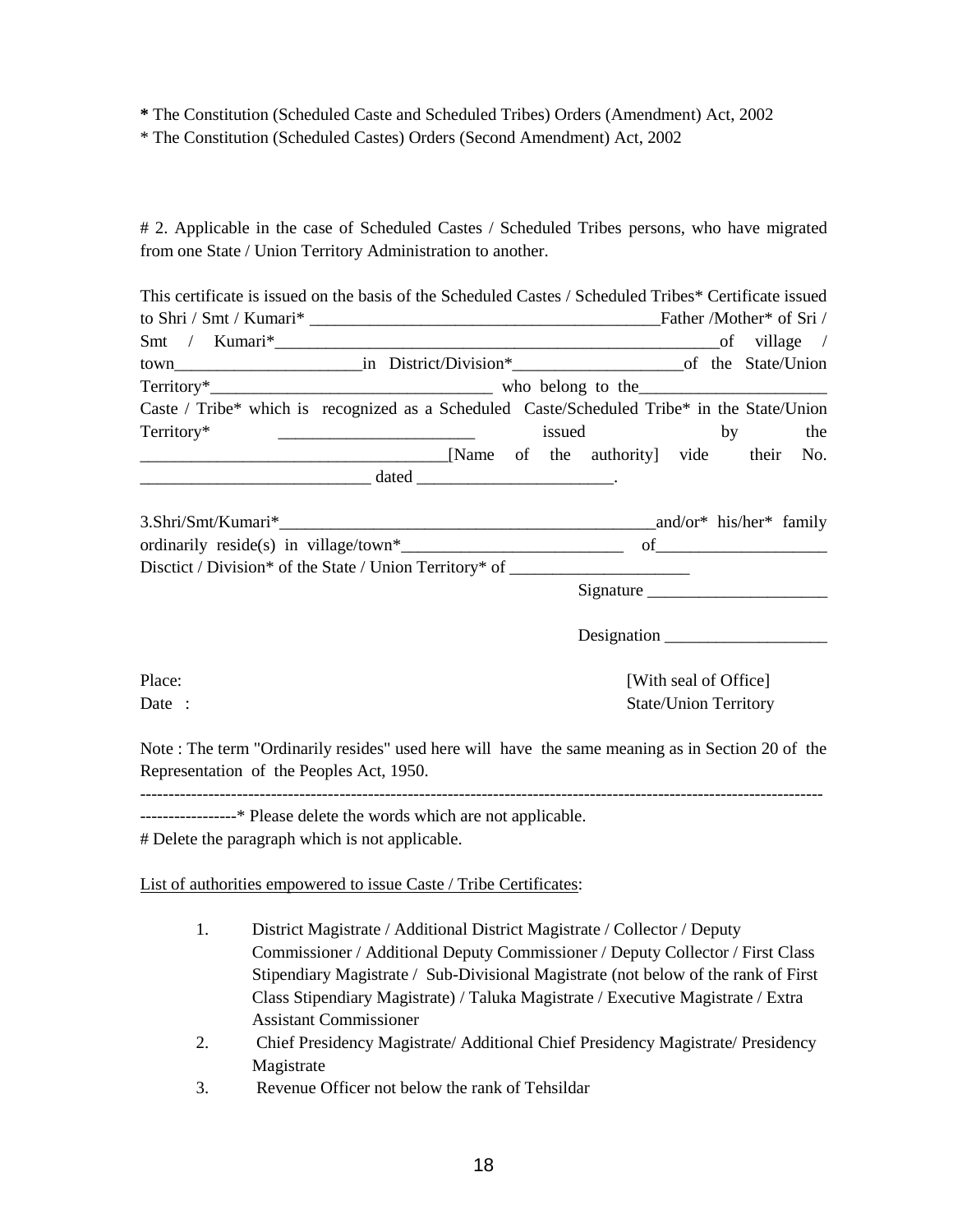4. Sub-divisional officer of the Area where the candidate and or his family normally resides.

### **FORM B**

# **The form of certificate to be produced by Other Backward Classes candidates in support of his/her claim**

This is to certify that Shri/ Shrimati/ Kumari……………………………son/daughter\* of Shri………………of village/town………………….in District/Division …………... of the State/Union Territory……………………… belongs to the ……………….Community which is recognized as a backward class under the Government of India, Ministry of Social Justice and Empwerment's Resolution No…………………. dated ……………….\*.

Shri/Shrimati/Kumari ……………………and/or his/her family ordinarily resides in …………………..District/Division of the …………………….. State/ Union Territory. This is also to certify that he/she\* does not belong to the persons/sections (Creamy Layer) mentioned in column 3 of the Schedule to the Government of India, Department of Personnel & Training O.M. No. 36012/22/93-Estt. (SCT) dated 8-9-1993\*\*.

District Magistrate

Deputy Commissioner etc.

Dated:

Seal

\*The authority issuing the certificate may have to mention the details of Resolution of Government of India in which the caste of the candidate is mentioned as OBC.

\*\* As amended from time to time.Strike out whichever is not applicable.

**NOTE:** The term "ordinarily reside (s) used here will have the same meaning as in Section 20 of the Representation of the People Act, 1950.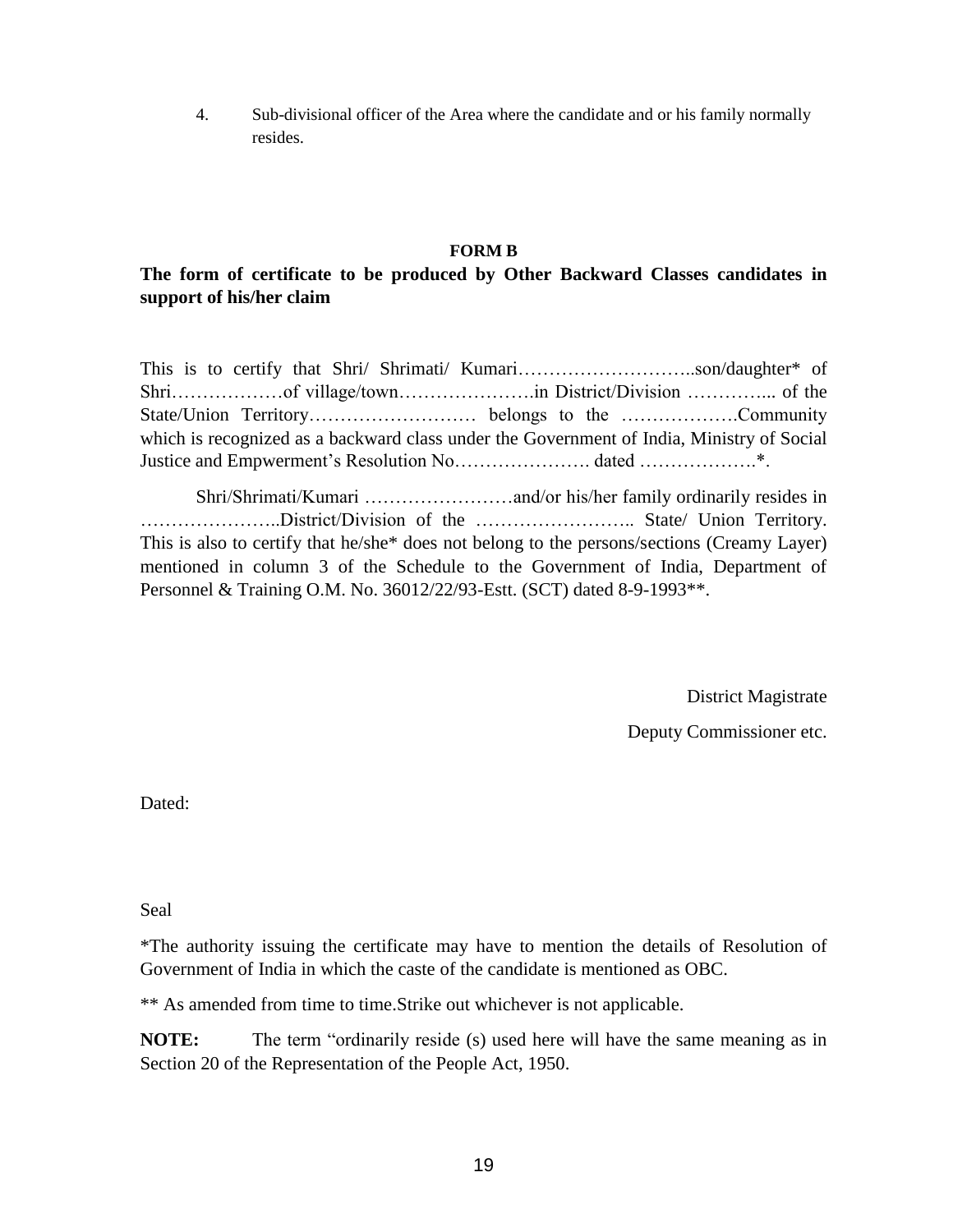## **Form C**

**Form of declaration to be submitted by the OBC candidate (in addition to the community certificate)**

I …………………….Son/daughter of Shri…………………….resident of village/town/city………………..district…………………..state………………….hereby declare that I belong to the …………………….community which is recognized as a backward class by the Government of India for the purpose of reservation in services as per orders contained in Department of Personnel and Training Office Memorandum No 36102/22/93-Estt. (SCT) dated 8-9-1993. It is also declared that, I do not belong to persons/sections (Creamy Layer) mentioned in column 3 of the Schedule to the above referred Office Memorandum dated 8-9-1993, O.M. No. 36033/3/2004-Estt. (Res) dated 9th March, 2004 and O.M. No. 36033/3/2004-Estt. (Res) dated 14th October, 2008.

Signature……………………….. Full Name……………………… Address…………………………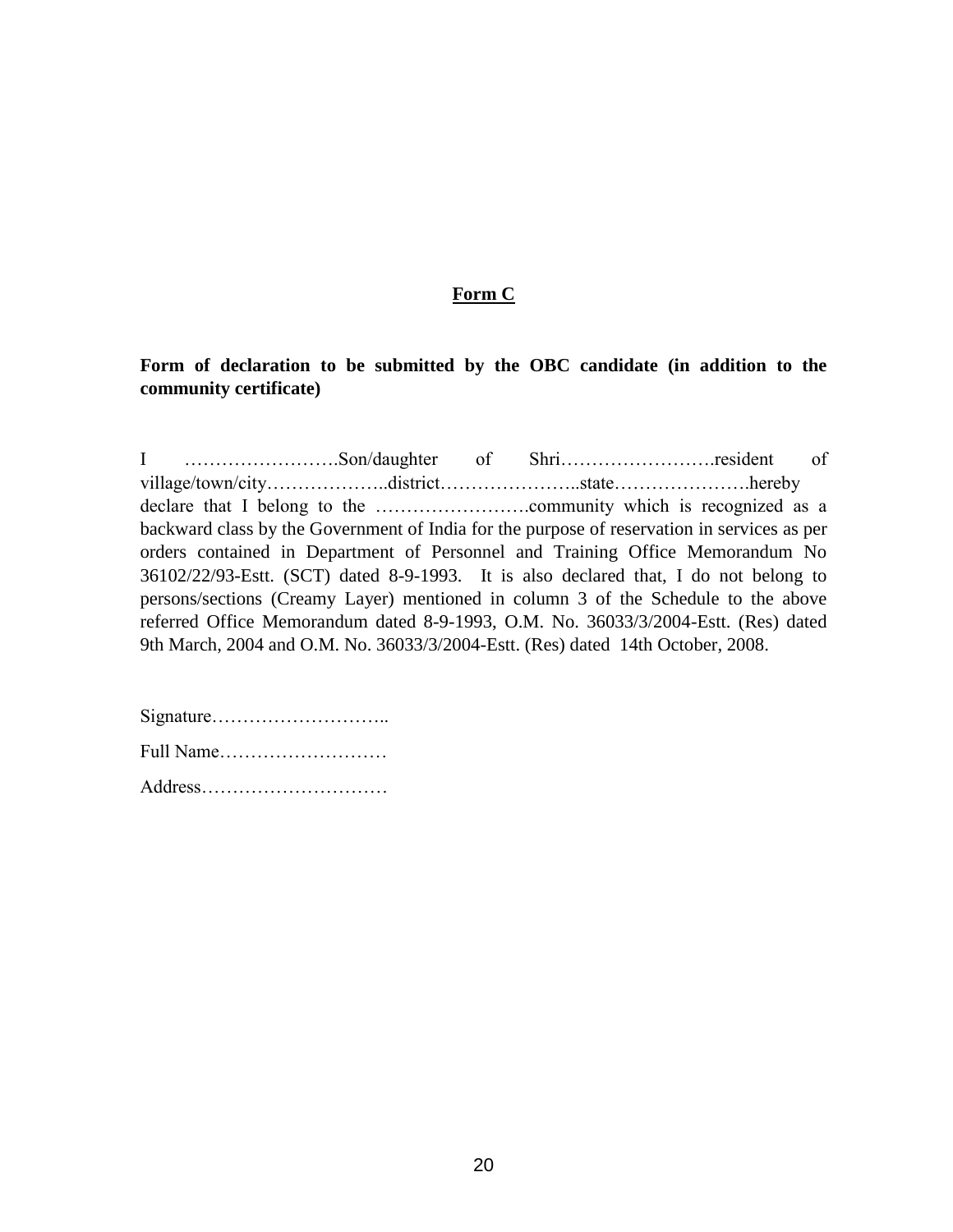### **Form D**

# **FORMAT OF INCOME & ASSEST CERTIFICATE TO BE PRODUCED BY ECONOMICALLY WEAKER SECTIONS**

Certificate No. Date:

#### VALID FOR THE YEAR………………

This is to certify that Shri/Smt./Kumari………………………. son/daughter/wife of ……………………..permanent resident of………………………. , Village/Street………………. Post Office…………….. District……………… in the State/Union Territory…………. Pin Code………… whose photograph is attested below belongs to Economically Weaker Sections, since the gross annual income\* of his/her Ifamily\*\* is below Rs. 8 lakh (Rupees Eight Lakh only) for the financial year……… . His/her family does not own or possess any of the following assets\*\*\* :

I. 5 acres of agricultural land and above;

II. Residential flat of 1000 sq. ft. and above;

Ill. Residential plot of 100 sq. yards and above in notified municipalities;

IV. Residential plot of 200 sq. yards and above in. areas other than the notified municipalities.

2. Shri/Smt./Kumari……………………. belongs to the caste which is not recognized as a Scheduled Caste, Scheduled Tribe and Other Backward Classes (Central List)

Signature with seal of office

Name

Designation \_\_\_\_\_\_\_\_\_\_\_\_\_\_\_\_\_\_\_

Recent Passport Size attested photograph of applicant

\*Note 1: Income covered all sources i.e. salary, agriculture, business, profession, etc.